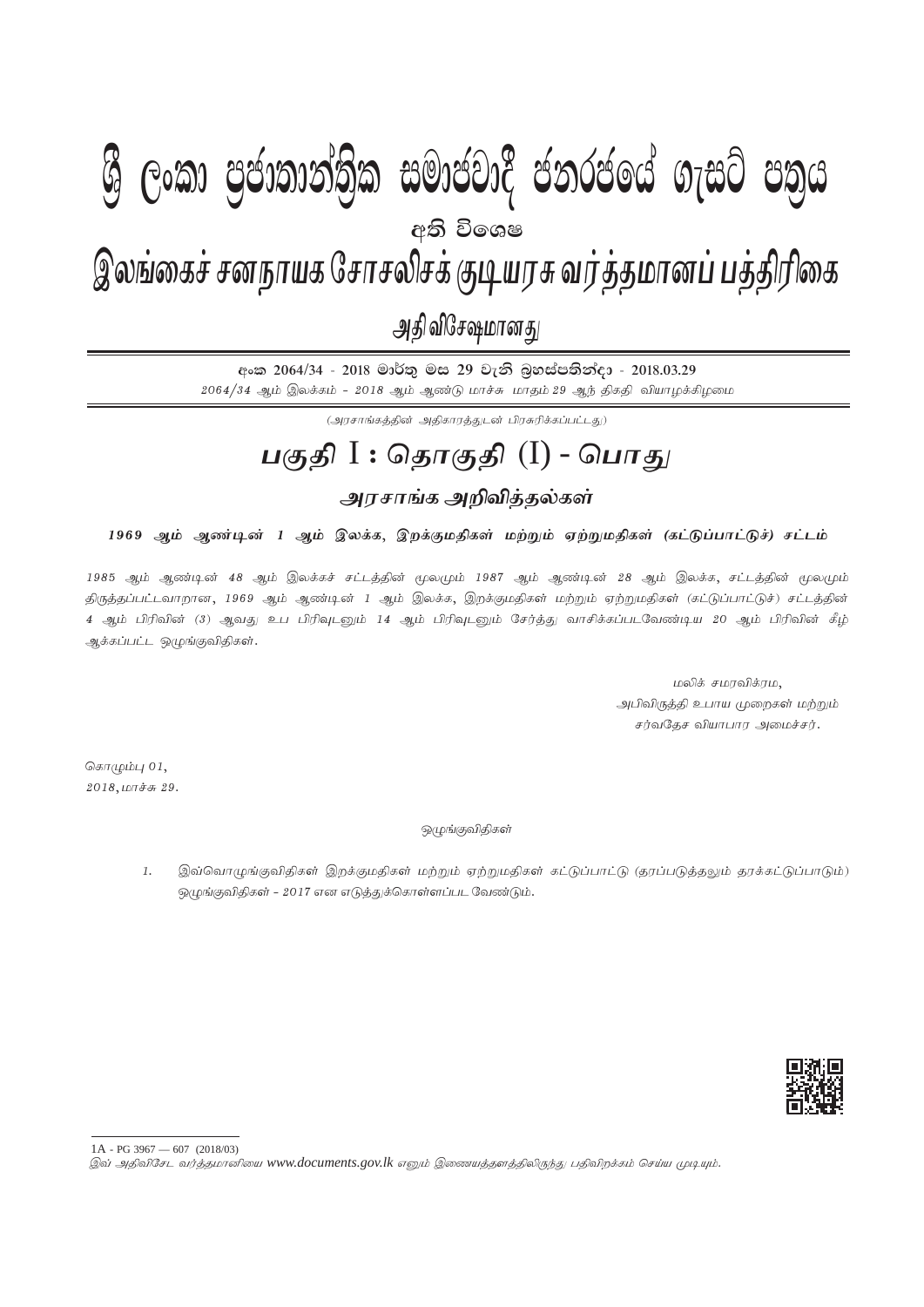#### $1$  කොටස :  $( 1)$  ජේදය – ශුී ලංකා පුජානාන්තිුක සමාජවාදී ජනරජයේ අති විශෙෂ ගැසට් පතුය –  $2018.03.29$ gFjp **I**: njhFjp **(I)** - ,yq;ifr; rdehaf Nrhryprf; FbauR tHj ;jkhdg ; gj ;jpupif **–** mjp tpNrlkhdJ - 2018.03.29 **2A**

- $2.$   $2014$ , ஜனவரி மாகம்  $8$ ஆம் கிகதிய  $1844/49$  ஆம் இலக்க மற்றும் திருத்தப்பட்ட  $2017$ அகோத்து மாதம் 15 ஆந் திகதிய 2032/10 ஆம் இலக்க அதிவிசேட வர்த்தமானப் பத்திரிக்கைகளில் பிரசுரிக்கப்பட்ட இறக்குமதி ஒழுங்குவிதிகள் (தரப்படுத்தலும் தரக்கட்டுப்பாடும்) இத்தால் நீக்கப்படுகின்றன. ஆயினும் அத்ததகைய நீக்கம் எவ்வாறாயினும் நீக்கஞ்செய்யப்பட்ட ஏதேனும் ஒழுங்குவிதியின் ஏற்பாட்டின் கீழ் ்வழங்கப்பட்ட எல்லா கட்டளைகளும் அவற்றின் கீழ் அடங்கியுள்ள உரிமைகளையும் கட்டுபாடுகளையும் நிறைவேற்றும் நோக்கத்திற்குத் தேவைப்படுகின்றவாறான அத்தகைய அளவுக்கு இந்த ஒழுங்குவிதியின் நியதிகளின்படி அத்தகைய கட்டளைகள் வழங்கப்பட்டிருந்தவாறு பயனுறுகியுடையவனையாகவும் செல்லுப்படியானவையாகவும் இருக்கும்.
- 3. இறக்குமதியாளர் எவரேனும் இதற்கான அட்டவணை I இன் III ஆம் நிரலில் தரப்பட்டுள்ள பொருட்கள் அதே அட்டவணையின் IV ஆம் நிரலில் நேரொத்த பதிவில் தரப்பட்டுள்ள இலங்கை தரத்திற்கு இயைந்தொழுங்குவனவாக இருந்தால் அன்றி அப்பொருட்களை இறக்குமதி செய்தலாகாது.
- 4. ஓவ்வோர் இறக்குமதியாளரும் அவரால் இறக்குமதி செய்யப்பட்ட ஒவ்வொரு பொருள் தொடர்பிலும் காலந்தோறும் இலங்கை கட்டளைகள் நிறுவனத்தின் பணிப்பாளர் தலைமையதிபதிக்கு, அவரால் தேவைப்படுகின்றவாறு, ஏற்றுமதி நாட்டிலுள்ள, ஒன்றில் ஏற்று அங்கீகரிக்கப்பட்ட மதிப்பேற்றற் குழுவொன்றால் மதிப்பேற்றப்பட்ட அல்லது இலங்கை கட்டளைகள் நிறுவனத்தினால் ஏற்று அங்கீகரிக்கப்பட்ட ஆய்வு கூடமொன்றினால் வழங்கப்பட்டதான அப்பொருளுக்கென விதிக்கப்பட்ட தரத்திற்கான இணைக்கச்சான்றிதழ் ஒன்றினை கொடுத்துதவுதல் வேண்டும்.
- 5. அட்டவணையில் தரப்பட்டுள்ள பொருட்களை (சுங்க ஒப்புதலுக்கு முன்னர்) இறக்கமதி செய்யும் இறக்குமதியாளா் வெவொருவரும் இலங்கை சுங்கப் பணிப்பாளா் தலைமையதிபதிக்கும், இலங்கை கட்டளை நிறுவனத்தின் பணிப்பாளர் தலைமையதிபதிக்கும் அவர்கள் தேவைப்படுத்தப்படுகின்றவாறு அப்பொருள் தொடர்பான சகல ஆவணங்களையும் மாகிரிகளையும் கிடைக்க செய்கல் வேண்டும்.
- 6. இவ்வொழுங்கு விதிகளுக்குள் அடங்கும் பொருட்கள் இலங்கை கட்டளைகள் நிறுவனத்தின் பணிப்பாளர் தலைமையதிபதியினால் விதிக்கப்பட்டுள்ள இயைபு இசைவு மதிப்பீட்டு நடவடிக்கை முறைகளினதும் வழிகாட்டிகளினதும் அடிப்படையில் கா அசைவுகளுக்கு மதிப்பீடு செய்யப்படுதல் வேண்டும்.
- 7. இலங்கை கட்டளைகள் நிறுவனத்தின் பணிப்பாளர் தலைமையதிபதிக்கு எப்பொருள்களின் மாதிரிகள் கிடைக்கச் செய்யப்பட்டுள்ளனவோ அப்பொருட்களை பணிப்பாளர் தலைமையதிபதியினால் அவ்வாறு செய்வதற்கு அங்கீகாரம் வழங்கப்பட்டிருந்தாலன்றி, இறக்குமதியாளர் எவரும் விற்பனை செய்தலோ, விற்பனைக்கு முன்வைத்தலோ, விநியோகித்தலோ ஆகாது.
- 8. பரீட்சிக்கப்பட்ட மாதிரிகள் அட்டவணை I இல் குறித்துரைக்கப்பட்ட தரத்திற்கு இசைந்தொழுகுவனவாக இல்லாது காணப்படுமிடத்து, விதந்தரைக்கப்பட்டுள்ள தரத்தை அடைவதற்கு அத்தகைய பொருட்களை மேற்பார்வையின் கீழ் மீள் செய்முறைக்குள்ளாக்க அனுமதிப்பதற்கு இறக்குமதிகள், ஏற்றுமதிகள் கட்டுப்பாட்டு தலைமையதிபதி அல்லது சுங்கப்பணிப்பாளர் தலைமையதிபதி மற்றும் இலங்கை துறைமுக அதிகார சபையினது முகாமையாளரின் கலந்தாலோசனையுடன் அத்தகைய பொருட்களை சோதனை முறையில் கையுதிர்க்க கட்டளை வழங்குவதற்கான அதிகாரத்தை இலங்கை கட்டளை நிறுவனத்தின் பணிப்பாளர் தலைமையதிபதி கொண்டிருத்தல் வேண்டும்.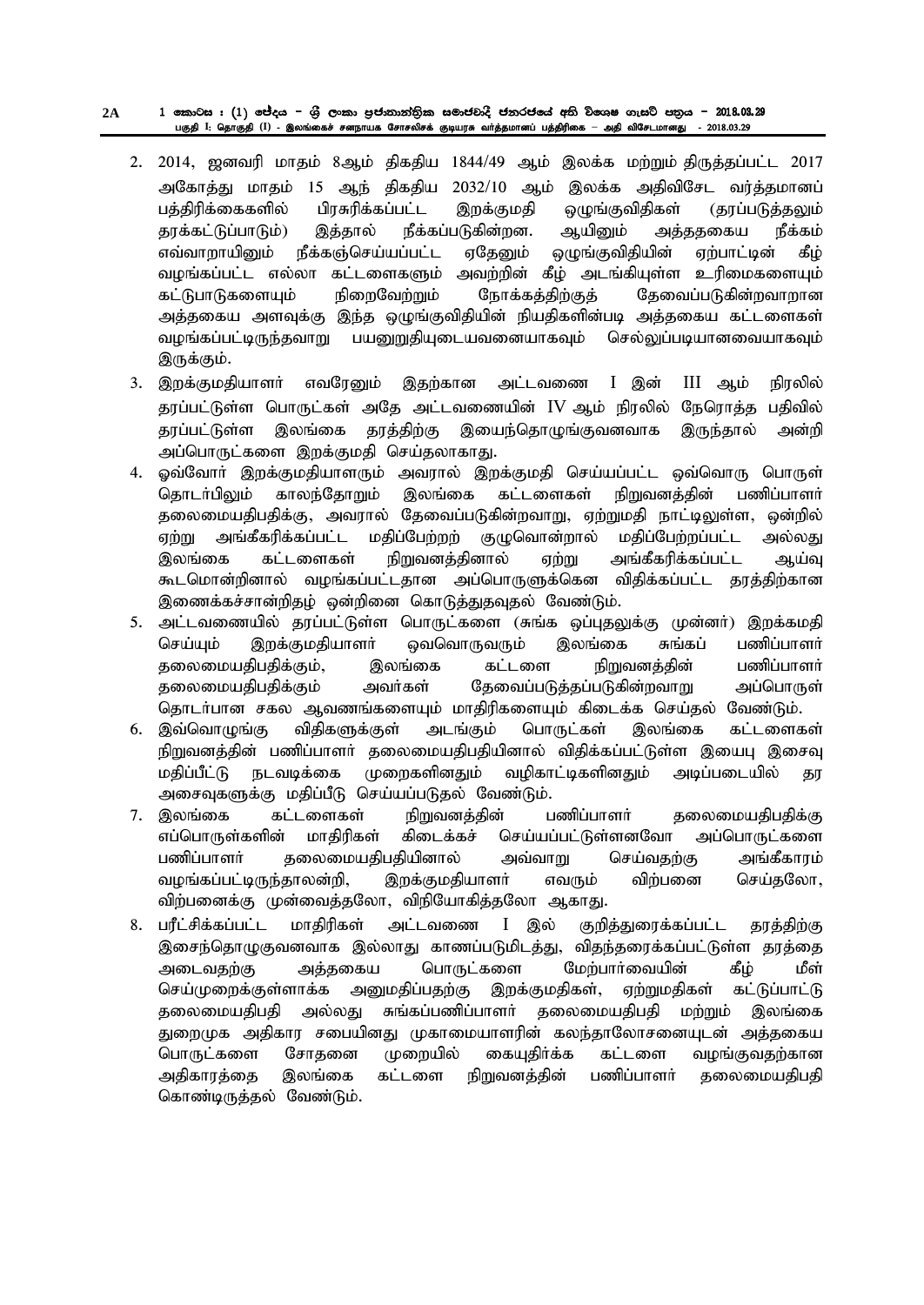| அடடவணை |  |
|--------|--|
|        |  |

| இல             | இ.மு<br>குறியீடு<br>நிரல் $\mathbf I$ | விபரம்<br>நிரல்III                                                                                                  | இலங்கை கட்டளைகள்<br>நிரல் IV                                                                                      |
|----------------|---------------------------------------|---------------------------------------------------------------------------------------------------------------------|-------------------------------------------------------------------------------------------------------------------|
| $\mathbf{1}$   | 0402.10<br>0402.21<br>0402.29         | $\overline{\psi}$ ழு ஆடைப் பால்மா, குறைந்த<br>கொழுப்பினைக் கொண்ட பால்மா<br>மற்றும் கொழுப்பற்ற<br>(ஆடைநீக்கிய)பால்மா | இ.க 731 பால்மாவிற்கான<br>விபரக்கூற்று                                                                             |
| $\overline{2}$ | 0402.99.10<br>0402.99.90              | கட்டிப்பால்                                                                                                         | இ.க 179 இனிப்பூட்டப்பட்ட முழு<br>ஆடைக் கட்டிப்பாலுக்கான<br>விபரக்கூற்று                                           |
| $\overline{3}$ | 0405.10                               | வெண்ணெய்                                                                                                            | இ.க 279 வெண்ணெய்க்கான<br>விபரக்கூற்று                                                                             |
| $\overline{4}$ | 0405.20                               | பால் கொழுப்பு பரவல் பொருட்கள்                                                                                       | இ.க 1428 பால் கொழுப்பு<br>பரவல் பொருட்களுக்கான<br>விபரக்கூற்று                                                    |
| 5              | 0713.40.12                            | சிவப்பு நிற பருப்புகள்                                                                                              | இ.க 896 சிவப்பு நிற<br>பருப்புகளுக்கான விபரக்கூற்று                                                               |
| 6              | 0910.30                               | முழு மஞ்சள் மற்றும் கிழங்கு                                                                                         | இ.க 613 மஞ்சள் தூளுக்கான<br>விபரக்கூற்று                                                                          |
| $\overline{7}$ | 1507.10<br>1507.90                    | சேயா அவரை எண்ணெய்                                                                                                   | இ.க 293 சோயா அவரை<br>எண்ணெய்க்கான விபரக்கூற்று                                                                    |
| 8              | 1508.10<br>1508.90                    | நிலக்கடலை எண்ணெய் (பீனட்<br>ஒயில்)                                                                                  | இ.க 947 நிலக்கடலை<br>எண்ணெய்க்கான விபரக்கூற்று                                                                    |
| 9              | 1511.10<br>1511.90<br>1511.90.20      | தாவர எண்ணெய் (பாம் ஒயில்)                                                                                           | இ.க 720 தாவர<br>எண்ணெய்க்கான விபரக்கூற்று                                                                         |
| 10             | 1511.90.30<br>1511.90.90              | பாம் ஒலீன்                                                                                                          | இ.க 961 பாம் ஒலீனீற்கான<br>விபரக்கூற்று                                                                           |
| 11             | 1511.90.10                            | பாம் ஸ்டியரின் (ஒரு வகை நீர்த்த<br>அமிலப் பொருள்)                                                                   | இ.த 960 பாம் ஸ்டியரினிற்கான<br>விபரக்கூற்று                                                                       |
| 12             | 1512.11<br>1512.19                    | சூரியகாந்தி விதை எண்ணெய்                                                                                            | இ.க 946 சூரியகாந்தி விதை<br>எண்ணெய்க்கான விபரக்கூற்று                                                             |
| 13             | 1513.11<br>1513.19                    | தேங்காய் எண்ணெய்                                                                                                    | இ.க 32 தேங்காய்<br>எண்ணெய்க்கான விபரக்கூற்று                                                                      |
| 14             | 1513.21<br>1513.29                    | தாலாம் பருப்பு எண்ணெய்                                                                                              | இ.க 862 தாலாம் பருப்பு<br>எண்ணெய்க்கான விபரக்கூற்று                                                               |
| 15             | 1513.21<br>1513.29                    | தாலாம் பருப்பு ஒலீன்                                                                                                | இ.க 1555 தாலாம் பருப்பு ஒலீன்<br>விபரக்கூற்று                                                                     |
| 16             | 1515.21<br>1515.29                    | சோள (தானிய) எண்ணெய்                                                                                                 | இ.க 905 சோள (தானிய)<br>எண்ணெய்க்கான விபரக்கூற்று                                                                  |
| 17             | 1515.50                               | நல்லெண்ணெய்                                                                                                         | இ.க 231 நல்லெண்ணெய்க்கான<br>விபரக்கூற்று                                                                          |
| 18             | 1517.10<br>1517.10.30<br>1517.10.90   | மாஜரின், கொழுப்பு பரப்பப்பட்டவை<br>மற்றும் கலக்கப்பட்ட கொழுப்பு<br>பரப்பப்பட்டவை                                    | இ.க <sup>1427</sup> கொழுப்பு பரப்பப்பட்ட<br>மற்றும் கலக்கப்பட்ட கொழுப்பு<br>பரப்பப்பட்டவற்றிற்கான<br>விபரக்கூற்று |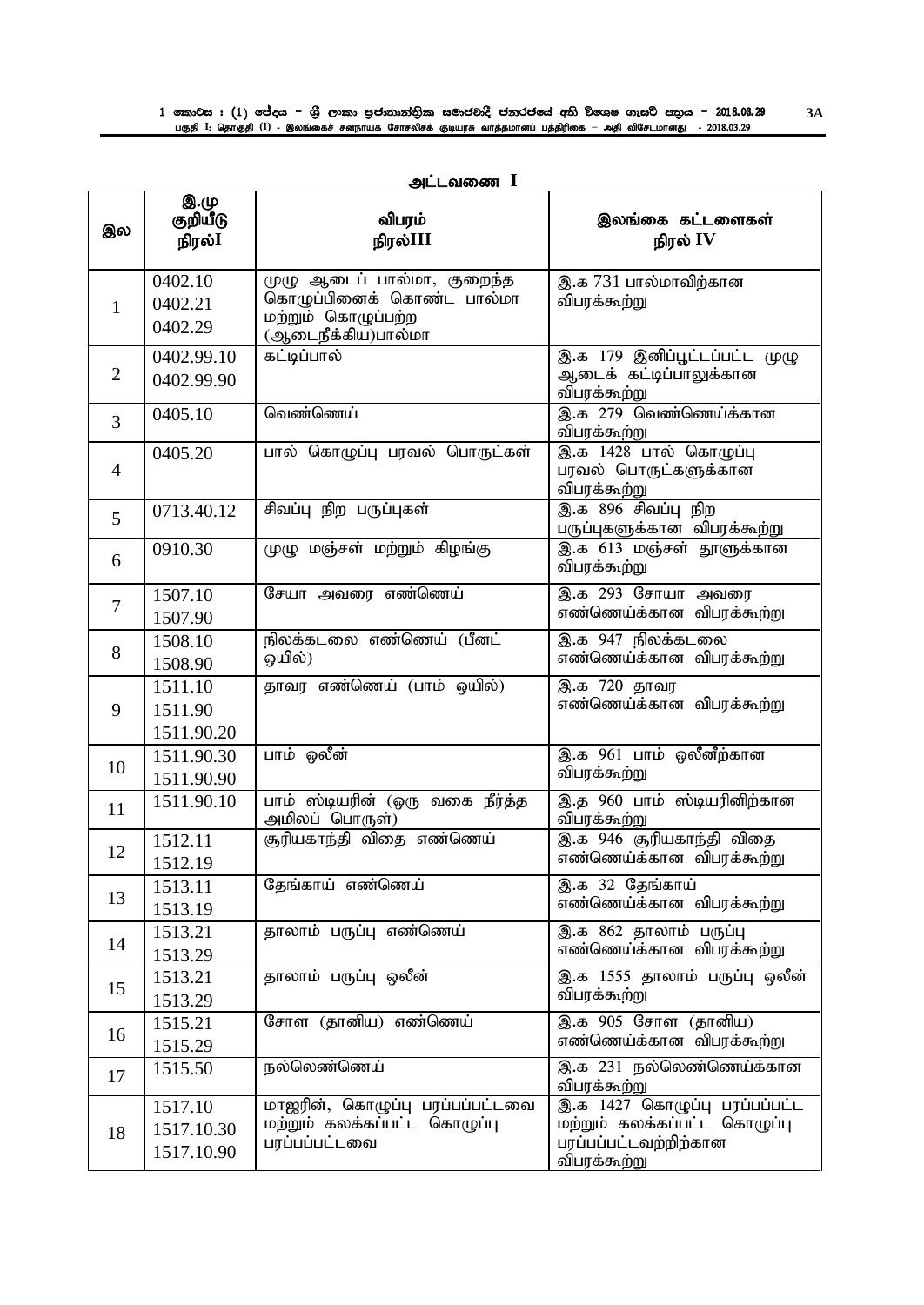| 4А | 1 කොටස : (1) ජේදය – ශුී ලංකා පුජාතාන්තික සමාජවාදී ජනරජයේ අති විශෙෂ ගැසට් පතුය – 2018.08.29                   |
|----|--------------------------------------------------------------------------------------------------------------|
|    | பகுதி I: தொகுதி (I) - இலங்கைச் சனநாயக சோசலிசக் குடியரசு வர்த்தமானப் பத்திரிகை — அதி விசேடமானது  - 2018.03.29 |

|    | 1604.11<br>1604.12 | தகரத்தில் அடைக்கப்பட்ட மீன்                | இ.க 591 தகரத்தில்<br>அடைக்கப்பட்ட மீனிற்கான                |
|----|--------------------|--------------------------------------------|------------------------------------------------------------|
|    | 1604.13            |                                            | விபரக்கூற்று                                               |
| 19 | 1604.14            |                                            |                                                            |
|    | 1604.15            |                                            |                                                            |
|    | 1604.16            |                                            |                                                            |
|    | 1604.19            |                                            |                                                            |
|    | 1604.20            | தகரத்தில் அடைக்கப்பட்ட மீன்கறி             | இ.க 1106 தகரத்தில்                                         |
| 20 |                    |                                            | அடைக்கப்பட்ட மீன்கறிக்கான                                  |
|    | 1701.14            | சிவப்பு சீனி                               | விபரக்கூற்று<br>இ.க 883 சிவப்பு சீனிக்கான                  |
| 21 |                    |                                            | விபரக்கூற்று                                               |
|    |                    |                                            |                                                            |
|    | 1701.99.10         | வெள்ளை சீனி மற்றும் ஐசிங் சுகர்            | இ.க 191 வெள்ளை சீனிக்கான                                   |
| 22 | 1701.99.20         |                                            | விபரக்கூற்று                                               |
|    | 1701.99.90         |                                            |                                                            |
|    | 1704.10            | சுவிங்கம் மற்றும் பப்பிள்கம்               | இ.க 1265 சுவிங்கம் மற்றும்                                 |
| 23 | 1704.10.10         |                                            | பப்பிள்கம்களுக்கான விபரக்கூற்று                            |
|    | 1704.90.10         | மென்மையான மிட்டாய்கள்                      | இ.க 1575 மென்மையான                                         |
| 24 | 1704.90.90         |                                            | மிட்டாய்களுக்கான விபரக்கூற்று                              |
|    | 1704.90.10         | வன்மையான மிட்டாய்கள்                       | இ.க 1576 வன்மையான                                          |
| 25 | 1704.90.90         |                                            | மிட்டாய்களுக்கான விபரக்கூற்று                              |
|    | 1902.11            | நூடில்ஸ், உடன் தயாரிப்பு                   | இ.க 420 பெஸ்டா                                             |
|    |                    | நூடில்ஸ் மெகறோனி,                          | உற்பத்திகளுக்கான விபரக்கூற்று                              |
| 26 | 1902.19            | ஸ்பெகஹெட்டி மற்றும் வேர்மிஸெலி<br>(சேமியா) | இ.க 1534 உடன் தயாரிப்பு<br>நூடில்ஸ் உற்பத்திகளுக்கான       |
|    | 1902.20            |                                            | விபரக்கூற்று                                               |
|    | 1902.30            | அரிசி நூடில்ஸ் (அரிசி சேமியா)              | இ.க 858 அரிசி                                              |
|    | 1902.11            |                                            | நூடில்ஸ்களுக்கான (அரிசி                                    |
| 27 | 1902.19<br>1902.20 |                                            | சேமியா) விபரக்கூற்று                                       |
|    | 1902.30            |                                            |                                                            |
|    | 1905.31            | பிஸ்கட்டுகளும் குக்கீஸ்களும்               | இ.க 251 பிஸ்கட்டுகளும்                                     |
| 28 |                    |                                            | குக்கீஸ்களுக்குமான விபரக்கூற்று                            |
|    |                    |                                            |                                                            |
| 29 | 1905.32            | வேபர்ஸ்கள்                                 | இ.க 1313 வேபர்ஸ்கள்                                        |
|    | 2006.00.10         | பேணிகளில் அடைக்கப்பட்ட                     | இ.க 266 பேணிகளில்                                          |
|    | 2006.00.90         | அன்னாசிப்பழம்                              | அடைக்கப்பட்ட                                               |
| 30 |                    |                                            | அன்னாசிப்பழங்களுக்கான<br>விபரக்கூற்று                      |
|    |                    |                                            |                                                            |
|    | 2006.00.10         | <u>பேணிகளில் அ</u> டைக்கப்பட்ட             | இ.க 536 பேணிகளில்                                          |
| 31 | 2006.00.90         | மாம்பழம்                                   | அடைக்கப்பட்ட                                               |
|    | 2007.10            | ஜாம்கள், ஜெலிகள்,                          | மாம்பழங்களுக்கான விபரக்கூற்று<br>இ.க 265 ஜாம்கள், ஜெலிகள், |
| 32 | 2007.91            | மார்மலேட்டுகள் மற்றும்                     | மார்மலேட்டுகள் மற்றும்                                     |
|    | 2007.99            | பதப்பொருட்கள்                              | பதப்பொருட்களான விபரக்கூற்று                                |
|    |                    |                                            |                                                            |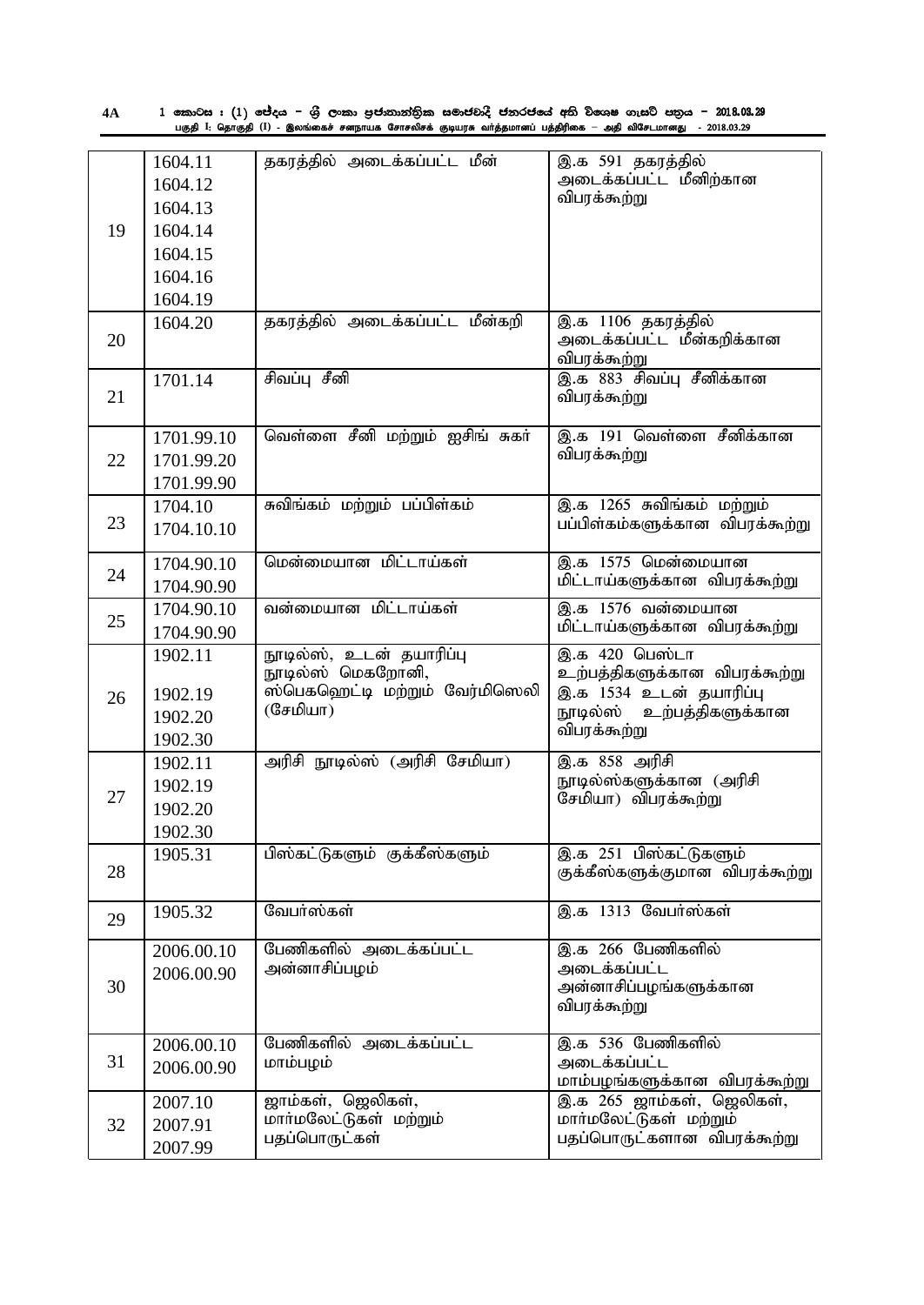| பழச்சாறுகள், பழப்பாகுகள் மற்றும்<br>இ.க 214 பழச்சாறுகள்,<br>2009.19<br>பழத்தீம்பானங்கள்<br>பழப்பாகுகள் மற்றும்<br>2009.29<br>பழத்தீம்பானங்களுக்கான<br>2009.39<br>விபரக்கூற்று<br>2009.49<br>2009.50<br>33<br>2009.61<br>2009.69<br>2009.79<br>2009.81<br>2009.89<br>2009.90<br>பழச்சாறு திரட்டுகள், பழப்பாகு<br>இ.க 730 பழச்சாறு திரட்டுகள்,<br>2009.11.10<br>பழப்பாகு திரட்டுகள் மற்றும்<br>திரட்டுகள் மற்றும் பழத்தீம்பான<br>2009.11.90<br>திரட்டுகள்<br>பழத்தீம்பான திரட்டுகளுக்கான<br>2009.19<br>விபரக்கூற்று<br>2009.29<br>2009.39<br>2009.49<br>34<br>2009.50<br>2009.69<br>2009.79<br>2009.81<br>2009.89<br>2009.90<br>தயார் நிலைப் பழப்பானங்கள்<br>இ.க 729 தயார் நிலைப்<br>2009.12<br>பழப்பானங்களுக்கான<br>2009.21<br>விபரக்கூற்று<br>35<br>2009.31<br>2009.41<br>2009.71<br>பழரசங்கள் மற்றும் அமிர்தங்கள்<br>இ.க $13\overline{28}$ பழரசங்கள் மற்றும்<br>2009.50<br>அமிா்தங்களுக்கான விபரக்கூற்று<br>2009.61<br>36<br>2009.81<br>2009.89<br>2009.90<br>இ.க 1035 சோயா சாறுக்கான<br>சோயா சாறு<br>2103.10<br>37<br>விபரக்கூற்று<br>இ.க <sup>260</sup> தக்காளி<br>தக்காளி சோஸ் மற்றும் கெட்சப்<br>2103.20<br>38<br>சோஸ்களுக்கான விபரக்கூற்று<br>மிளகாய் சோஸ்<br>இ.க 581 மிளகாய்<br>2103.90<br>39<br>சோஸ்களுக்கான விபரக்கூற்று<br>ஐஸ் கிறீம்<br>இ.க 223 ஐஸ் கிறீமிற்கான<br>2105.00<br>40<br>விபரக்கூற்று<br>இ.க 967 குளிரால்<br>குளிரால் கட்டியாக்கப்பட்ட<br>2105.00<br>மிட்டாய்கள் மற்றும் அதிக<br>கட்டியாக்கப்பட்ட மிட்டாய்கள்<br>41<br>குளிரிலான பானங்கள்<br>மற்றும் அதிக குளிரிலான<br>பானங்களுக்கான விபரக்கூற்று<br>இ.க 917 பால் சேர்க்கப்பட்ட<br>பால் சேர்க்கப்பட்ட பானங்கள்<br>2106.90.99<br>42<br>பானங்களுக்கான விபரக்கூற்று | 1 කොටස : (1) ජේදය – ශුී ලංකා පුජාතාන්තික සමාජවාදී ජනරජයේ අති විශෙෂ ගැසට් පතුය – 2018.03.29<br>5A<br>பகுதி I: தொகுதி (I) - இலங்கைச் சனநாயக சோசலிசக் குடியரசு வர்த்தமானப் பத்திரிகை — அதி விசேடமானது  - 2018.03.29 |  |  |  |  |  |
|----------------------------------------------------------------------------------------------------------------------------------------------------------------------------------------------------------------------------------------------------------------------------------------------------------------------------------------------------------------------------------------------------------------------------------------------------------------------------------------------------------------------------------------------------------------------------------------------------------------------------------------------------------------------------------------------------------------------------------------------------------------------------------------------------------------------------------------------------------------------------------------------------------------------------------------------------------------------------------------------------------------------------------------------------------------------------------------------------------------------------------------------------------------------------------------------------------------------------------------------------------------------------------------------------------------------------------------------------------------------------------------------------------------------------------------------------------------------------------------------------------------------------------------------------------------------------------------------------------------------------------------|------------------------------------------------------------------------------------------------------------------------------------------------------------------------------------------------------------------|--|--|--|--|--|
|                                                                                                                                                                                                                                                                                                                                                                                                                                                                                                                                                                                                                                                                                                                                                                                                                                                                                                                                                                                                                                                                                                                                                                                                                                                                                                                                                                                                                                                                                                                                                                                                                                        |                                                                                                                                                                                                                  |  |  |  |  |  |
|                                                                                                                                                                                                                                                                                                                                                                                                                                                                                                                                                                                                                                                                                                                                                                                                                                                                                                                                                                                                                                                                                                                                                                                                                                                                                                                                                                                                                                                                                                                                                                                                                                        |                                                                                                                                                                                                                  |  |  |  |  |  |
|                                                                                                                                                                                                                                                                                                                                                                                                                                                                                                                                                                                                                                                                                                                                                                                                                                                                                                                                                                                                                                                                                                                                                                                                                                                                                                                                                                                                                                                                                                                                                                                                                                        |                                                                                                                                                                                                                  |  |  |  |  |  |
|                                                                                                                                                                                                                                                                                                                                                                                                                                                                                                                                                                                                                                                                                                                                                                                                                                                                                                                                                                                                                                                                                                                                                                                                                                                                                                                                                                                                                                                                                                                                                                                                                                        |                                                                                                                                                                                                                  |  |  |  |  |  |
|                                                                                                                                                                                                                                                                                                                                                                                                                                                                                                                                                                                                                                                                                                                                                                                                                                                                                                                                                                                                                                                                                                                                                                                                                                                                                                                                                                                                                                                                                                                                                                                                                                        |                                                                                                                                                                                                                  |  |  |  |  |  |
|                                                                                                                                                                                                                                                                                                                                                                                                                                                                                                                                                                                                                                                                                                                                                                                                                                                                                                                                                                                                                                                                                                                                                                                                                                                                                                                                                                                                                                                                                                                                                                                                                                        |                                                                                                                                                                                                                  |  |  |  |  |  |
|                                                                                                                                                                                                                                                                                                                                                                                                                                                                                                                                                                                                                                                                                                                                                                                                                                                                                                                                                                                                                                                                                                                                                                                                                                                                                                                                                                                                                                                                                                                                                                                                                                        |                                                                                                                                                                                                                  |  |  |  |  |  |
|                                                                                                                                                                                                                                                                                                                                                                                                                                                                                                                                                                                                                                                                                                                                                                                                                                                                                                                                                                                                                                                                                                                                                                                                                                                                                                                                                                                                                                                                                                                                                                                                                                        |                                                                                                                                                                                                                  |  |  |  |  |  |
|                                                                                                                                                                                                                                                                                                                                                                                                                                                                                                                                                                                                                                                                                                                                                                                                                                                                                                                                                                                                                                                                                                                                                                                                                                                                                                                                                                                                                                                                                                                                                                                                                                        |                                                                                                                                                                                                                  |  |  |  |  |  |
|                                                                                                                                                                                                                                                                                                                                                                                                                                                                                                                                                                                                                                                                                                                                                                                                                                                                                                                                                                                                                                                                                                                                                                                                                                                                                                                                                                                                                                                                                                                                                                                                                                        |                                                                                                                                                                                                                  |  |  |  |  |  |
|                                                                                                                                                                                                                                                                                                                                                                                                                                                                                                                                                                                                                                                                                                                                                                                                                                                                                                                                                                                                                                                                                                                                                                                                                                                                                                                                                                                                                                                                                                                                                                                                                                        |                                                                                                                                                                                                                  |  |  |  |  |  |
|                                                                                                                                                                                                                                                                                                                                                                                                                                                                                                                                                                                                                                                                                                                                                                                                                                                                                                                                                                                                                                                                                                                                                                                                                                                                                                                                                                                                                                                                                                                                                                                                                                        |                                                                                                                                                                                                                  |  |  |  |  |  |
|                                                                                                                                                                                                                                                                                                                                                                                                                                                                                                                                                                                                                                                                                                                                                                                                                                                                                                                                                                                                                                                                                                                                                                                                                                                                                                                                                                                                                                                                                                                                                                                                                                        |                                                                                                                                                                                                                  |  |  |  |  |  |
|                                                                                                                                                                                                                                                                                                                                                                                                                                                                                                                                                                                                                                                                                                                                                                                                                                                                                                                                                                                                                                                                                                                                                                                                                                                                                                                                                                                                                                                                                                                                                                                                                                        |                                                                                                                                                                                                                  |  |  |  |  |  |
|                                                                                                                                                                                                                                                                                                                                                                                                                                                                                                                                                                                                                                                                                                                                                                                                                                                                                                                                                                                                                                                                                                                                                                                                                                                                                                                                                                                                                                                                                                                                                                                                                                        |                                                                                                                                                                                                                  |  |  |  |  |  |
|                                                                                                                                                                                                                                                                                                                                                                                                                                                                                                                                                                                                                                                                                                                                                                                                                                                                                                                                                                                                                                                                                                                                                                                                                                                                                                                                                                                                                                                                                                                                                                                                                                        |                                                                                                                                                                                                                  |  |  |  |  |  |
|                                                                                                                                                                                                                                                                                                                                                                                                                                                                                                                                                                                                                                                                                                                                                                                                                                                                                                                                                                                                                                                                                                                                                                                                                                                                                                                                                                                                                                                                                                                                                                                                                                        |                                                                                                                                                                                                                  |  |  |  |  |  |
|                                                                                                                                                                                                                                                                                                                                                                                                                                                                                                                                                                                                                                                                                                                                                                                                                                                                                                                                                                                                                                                                                                                                                                                                                                                                                                                                                                                                                                                                                                                                                                                                                                        |                                                                                                                                                                                                                  |  |  |  |  |  |
|                                                                                                                                                                                                                                                                                                                                                                                                                                                                                                                                                                                                                                                                                                                                                                                                                                                                                                                                                                                                                                                                                                                                                                                                                                                                                                                                                                                                                                                                                                                                                                                                                                        |                                                                                                                                                                                                                  |  |  |  |  |  |
|                                                                                                                                                                                                                                                                                                                                                                                                                                                                                                                                                                                                                                                                                                                                                                                                                                                                                                                                                                                                                                                                                                                                                                                                                                                                                                                                                                                                                                                                                                                                                                                                                                        |                                                                                                                                                                                                                  |  |  |  |  |  |
|                                                                                                                                                                                                                                                                                                                                                                                                                                                                                                                                                                                                                                                                                                                                                                                                                                                                                                                                                                                                                                                                                                                                                                                                                                                                                                                                                                                                                                                                                                                                                                                                                                        |                                                                                                                                                                                                                  |  |  |  |  |  |
|                                                                                                                                                                                                                                                                                                                                                                                                                                                                                                                                                                                                                                                                                                                                                                                                                                                                                                                                                                                                                                                                                                                                                                                                                                                                                                                                                                                                                                                                                                                                                                                                                                        |                                                                                                                                                                                                                  |  |  |  |  |  |
|                                                                                                                                                                                                                                                                                                                                                                                                                                                                                                                                                                                                                                                                                                                                                                                                                                                                                                                                                                                                                                                                                                                                                                                                                                                                                                                                                                                                                                                                                                                                                                                                                                        |                                                                                                                                                                                                                  |  |  |  |  |  |
|                                                                                                                                                                                                                                                                                                                                                                                                                                                                                                                                                                                                                                                                                                                                                                                                                                                                                                                                                                                                                                                                                                                                                                                                                                                                                                                                                                                                                                                                                                                                                                                                                                        |                                                                                                                                                                                                                  |  |  |  |  |  |
|                                                                                                                                                                                                                                                                                                                                                                                                                                                                                                                                                                                                                                                                                                                                                                                                                                                                                                                                                                                                                                                                                                                                                                                                                                                                                                                                                                                                                                                                                                                                                                                                                                        |                                                                                                                                                                                                                  |  |  |  |  |  |
|                                                                                                                                                                                                                                                                                                                                                                                                                                                                                                                                                                                                                                                                                                                                                                                                                                                                                                                                                                                                                                                                                                                                                                                                                                                                                                                                                                                                                                                                                                                                                                                                                                        |                                                                                                                                                                                                                  |  |  |  |  |  |
|                                                                                                                                                                                                                                                                                                                                                                                                                                                                                                                                                                                                                                                                                                                                                                                                                                                                                                                                                                                                                                                                                                                                                                                                                                                                                                                                                                                                                                                                                                                                                                                                                                        |                                                                                                                                                                                                                  |  |  |  |  |  |
|                                                                                                                                                                                                                                                                                                                                                                                                                                                                                                                                                                                                                                                                                                                                                                                                                                                                                                                                                                                                                                                                                                                                                                                                                                                                                                                                                                                                                                                                                                                                                                                                                                        |                                                                                                                                                                                                                  |  |  |  |  |  |
|                                                                                                                                                                                                                                                                                                                                                                                                                                                                                                                                                                                                                                                                                                                                                                                                                                                                                                                                                                                                                                                                                                                                                                                                                                                                                                                                                                                                                                                                                                                                                                                                                                        |                                                                                                                                                                                                                  |  |  |  |  |  |
|                                                                                                                                                                                                                                                                                                                                                                                                                                                                                                                                                                                                                                                                                                                                                                                                                                                                                                                                                                                                                                                                                                                                                                                                                                                                                                                                                                                                                                                                                                                                                                                                                                        |                                                                                                                                                                                                                  |  |  |  |  |  |
|                                                                                                                                                                                                                                                                                                                                                                                                                                                                                                                                                                                                                                                                                                                                                                                                                                                                                                                                                                                                                                                                                                                                                                                                                                                                                                                                                                                                                                                                                                                                                                                                                                        |                                                                                                                                                                                                                  |  |  |  |  |  |
|                                                                                                                                                                                                                                                                                                                                                                                                                                                                                                                                                                                                                                                                                                                                                                                                                                                                                                                                                                                                                                                                                                                                                                                                                                                                                                                                                                                                                                                                                                                                                                                                                                        |                                                                                                                                                                                                                  |  |  |  |  |  |
|                                                                                                                                                                                                                                                                                                                                                                                                                                                                                                                                                                                                                                                                                                                                                                                                                                                                                                                                                                                                                                                                                                                                                                                                                                                                                                                                                                                                                                                                                                                                                                                                                                        |                                                                                                                                                                                                                  |  |  |  |  |  |
|                                                                                                                                                                                                                                                                                                                                                                                                                                                                                                                                                                                                                                                                                                                                                                                                                                                                                                                                                                                                                                                                                                                                                                                                                                                                                                                                                                                                                                                                                                                                                                                                                                        |                                                                                                                                                                                                                  |  |  |  |  |  |
|                                                                                                                                                                                                                                                                                                                                                                                                                                                                                                                                                                                                                                                                                                                                                                                                                                                                                                                                                                                                                                                                                                                                                                                                                                                                                                                                                                                                                                                                                                                                                                                                                                        |                                                                                                                                                                                                                  |  |  |  |  |  |
|                                                                                                                                                                                                                                                                                                                                                                                                                                                                                                                                                                                                                                                                                                                                                                                                                                                                                                                                                                                                                                                                                                                                                                                                                                                                                                                                                                                                                                                                                                                                                                                                                                        |                                                                                                                                                                                                                  |  |  |  |  |  |
|                                                                                                                                                                                                                                                                                                                                                                                                                                                                                                                                                                                                                                                                                                                                                                                                                                                                                                                                                                                                                                                                                                                                                                                                                                                                                                                                                                                                                                                                                                                                                                                                                                        |                                                                                                                                                                                                                  |  |  |  |  |  |
|                                                                                                                                                                                                                                                                                                                                                                                                                                                                                                                                                                                                                                                                                                                                                                                                                                                                                                                                                                                                                                                                                                                                                                                                                                                                                                                                                                                                                                                                                                                                                                                                                                        |                                                                                                                                                                                                                  |  |  |  |  |  |
|                                                                                                                                                                                                                                                                                                                                                                                                                                                                                                                                                                                                                                                                                                                                                                                                                                                                                                                                                                                                                                                                                                                                                                                                                                                                                                                                                                                                                                                                                                                                                                                                                                        |                                                                                                                                                                                                                  |  |  |  |  |  |
|                                                                                                                                                                                                                                                                                                                                                                                                                                                                                                                                                                                                                                                                                                                                                                                                                                                                                                                                                                                                                                                                                                                                                                                                                                                                                                                                                                                                                                                                                                                                                                                                                                        |                                                                                                                                                                                                                  |  |  |  |  |  |
|                                                                                                                                                                                                                                                                                                                                                                                                                                                                                                                                                                                                                                                                                                                                                                                                                                                                                                                                                                                                                                                                                                                                                                                                                                                                                                                                                                                                                                                                                                                                                                                                                                        |                                                                                                                                                                                                                  |  |  |  |  |  |
|                                                                                                                                                                                                                                                                                                                                                                                                                                                                                                                                                                                                                                                                                                                                                                                                                                                                                                                                                                                                                                                                                                                                                                                                                                                                                                                                                                                                                                                                                                                                                                                                                                        |                                                                                                                                                                                                                  |  |  |  |  |  |
|                                                                                                                                                                                                                                                                                                                                                                                                                                                                                                                                                                                                                                                                                                                                                                                                                                                                                                                                                                                                                                                                                                                                                                                                                                                                                                                                                                                                                                                                                                                                                                                                                                        |                                                                                                                                                                                                                  |  |  |  |  |  |
|                                                                                                                                                                                                                                                                                                                                                                                                                                                                                                                                                                                                                                                                                                                                                                                                                                                                                                                                                                                                                                                                                                                                                                                                                                                                                                                                                                                                                                                                                                                                                                                                                                        |                                                                                                                                                                                                                  |  |  |  |  |  |
|                                                                                                                                                                                                                                                                                                                                                                                                                                                                                                                                                                                                                                                                                                                                                                                                                                                                                                                                                                                                                                                                                                                                                                                                                                                                                                                                                                                                                                                                                                                                                                                                                                        |                                                                                                                                                                                                                  |  |  |  |  |  |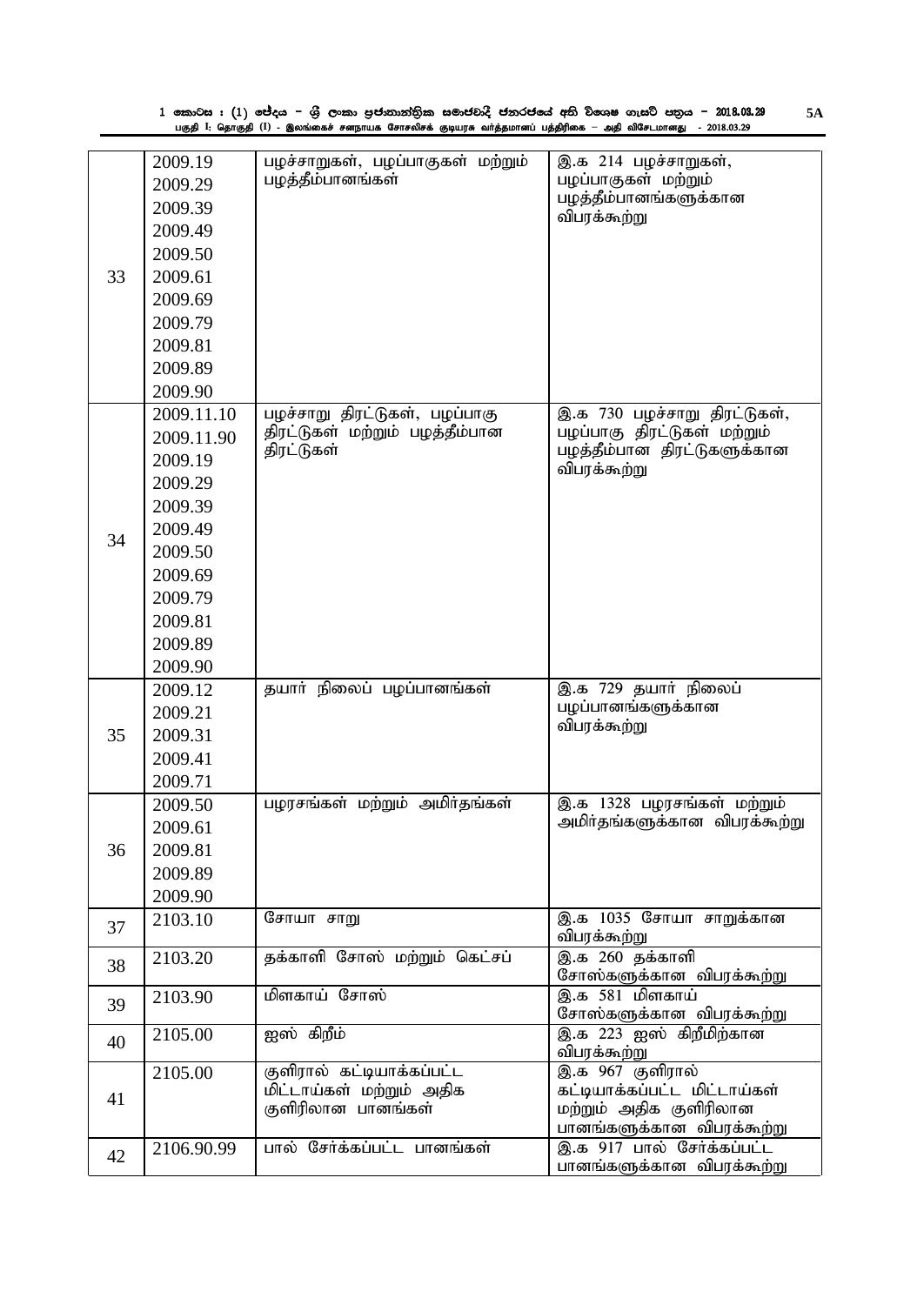| 6A |  |  |  |                                                                                                              |  |  | 1 කොටස : (1) ජේදය – ශුී ලංකා පුජාතාන්තික සමාජවාදී ජනරජයේ අති විශෙෂ ගැසට් පතුය – 2018.08.29 |
|----|--|--|--|--------------------------------------------------------------------------------------------------------------|--|--|--------------------------------------------------------------------------------------------|
|    |  |  |  | பகுதி I: தொகுதி (I) - இலங்கைச் சனநாயக சோசலிசக் குடியரசு வர்த்தமானப் பத்திரிகை — அதி விசேடமானது  - 2018.03.29 |  |  |                                                                                            |

| 43 | 2201.90    | போத்தலில் அடைக்கப்பட்ட குடிநீர்                 | இ.க 894 பொதி செய்யப்பட்ட<br>(போத்தலில் அடைக்கப்பட்ட)<br>குடிநீரிற்கான விபரக்கூற்று |
|----|------------|-------------------------------------------------|------------------------------------------------------------------------------------|
|    | 2201.10.10 | போத்தலில் அடைக்கப்பட்ட                          | இ.க 1038 போத்தலில்                                                                 |
|    | 2201.10.90 | இயற்கைக் கனிப்பொருள் நீா்                       | அடைக்கப்பட்ட இயற்கைக்                                                              |
| 44 |            |                                                 | கனிப்பொருள் குடிநீரிற்கான                                                          |
|    |            |                                                 | விபரக்கூற்று                                                                       |
|    | 2202.10    | 1. மணமூட்டப்பட்ட மற்றும்                        | இ.க 183 காபனேற்றப்பட்ட                                                             |
|    |            | இனிப்பூட்டப்பட்டதும்                            | குடிபானங்களுக்கான                                                                  |
|    |            | காபனேற்றப்பட்டதுமான                             | விபரக்கூற்று                                                                       |
|    |            | குடிபானங்கள்                                    |                                                                                    |
|    | 2202.99.30 | 2. காபனேற்றப்பட்ட நீர் மற்றும்                  |                                                                                    |
|    |            | அனுமதிக்கப்பட்ட மணங்களைக்                       |                                                                                    |
| 45 |            | கொண்ட அல்லது கொண்டிராத                          |                                                                                    |
|    |            | சோடா நீர்                                       |                                                                                    |
|    | 2202.99.90 | 3. மணமூட்டப்பட்டதும்                            |                                                                                    |
|    |            | கோப்பியிடப்பட்டதுமான                            |                                                                                    |
|    |            | குடிபானங்கள்                                    |                                                                                    |
|    |            |                                                 |                                                                                    |
|    | 2202.10    | காபனேற்றப்படாத தொகுப்பு /                       | இ.க 221 காபனேற்றப்படாத                                                             |
|    | 2202.90    | செயற்கை முறையில்                                | தொகுப்பு / செயற்கை                                                                 |
| 46 | 2202.99.30 | மணமூட்டப்பட்ட தீம்பானங்கள்                      | முறையில் மணமூட்டப்பட்ட                                                             |
|    | 2202.99.90 | மற்றும் பானங்கள்                                | தீம்பானங்கள் மற்றும்                                                               |
|    |            |                                                 | பானங்களுக்கான விபரக்கூற்று                                                         |
|    | 2501.00    | உணவு தரத்திலான உப்பு                            | இ.க 79 உணவு தரத்திலான                                                              |
| 47 |            | (தானியம் போன்ற வடிவிலானவை)                      | உப்புகளுக்கான (தானியம்                                                             |
|    |            |                                                 | போன்ற வடிவிலானவை)                                                                  |
|    |            |                                                 | விபரக்கூற்று                                                                       |
| 48 | 2501.00    | உணவு தரத்திலான உப்பு (தூள்<br>போன்ற வடிவிலானவை) | இ.க 80 உணவு தரத்திலான<br>உப்புகளுக்கான (தூள் போன்ற                                 |
|    |            |                                                 | வடிவிலானவை) விபரக்கூற்று                                                           |
|    | 2523.29.20 | சாதாரண போட்லண்ட் சீமெந்து                       | இ.க 107 சாதாரண போட்லண்ட்                                                           |
| 49 |            |                                                 | சீமெந்திற்கான விபரக்கூற்று                                                         |
|    | 2523.29.30 |                                                 |                                                                                    |
|    | 2523.29.20 | போட்லேண்ட் சுண்ணாம்புக் கல்<br>சீமெந்து         | இ.க 1253 போட்லேண்ட்<br>சுண்ணாம்புக் கல் சீமெந்திற்கான                              |
| 50 | 2523.29.30 |                                                 | விபரக்கூற்று                                                                       |
|    | 2523.29.20 | கல் கட்டட சீமெந்து                              | இ.க 515 கல் கட்டட                                                                  |
|    | 2523.29.30 |                                                 | சீமெந்துக்கான விபரக்கூற்று                                                         |
| 51 | 2523.30    |                                                 |                                                                                    |
|    |            |                                                 |                                                                                    |
|    | 2523.90    |                                                 |                                                                                    |
| 52 | 2523.90    | பிளன்டட் ஹைற்றொலிக் சீமெந்து                    | இ.க 1247 பிளன்டட்<br>ஹைற்றொலிக் சீமெந்திற்கான                                      |
|    |            |                                                 | விபரக்கூற்று                                                                       |
|    | 3303.00.21 | குழந்தைகளுக்கான கொலோன்                          | இ.க 589 குழந்தைகளுக்கான                                                            |
| 53 |            |                                                 | கொலோன் தொடர்பிலான                                                                  |
|    |            |                                                 | விபரக்கூற்று                                                                       |
|    | 3304.91    | குழந்தைகளுக்கான பவுடர்                          | இ.க 187 குழந்தைகளுக்கான                                                            |
|    |            |                                                 | பவுடர் தொடர்பிலான                                                                  |
| 54 |            |                                                 | விபரக்கூற்று                                                                       |
|    |            |                                                 |                                                                                    |
|    | 3306.10    | பற்பசை                                          | இ.க 275 பற்பசைக்கான                                                                |
| 55 |            |                                                 | விபரக்கூற்று                                                                       |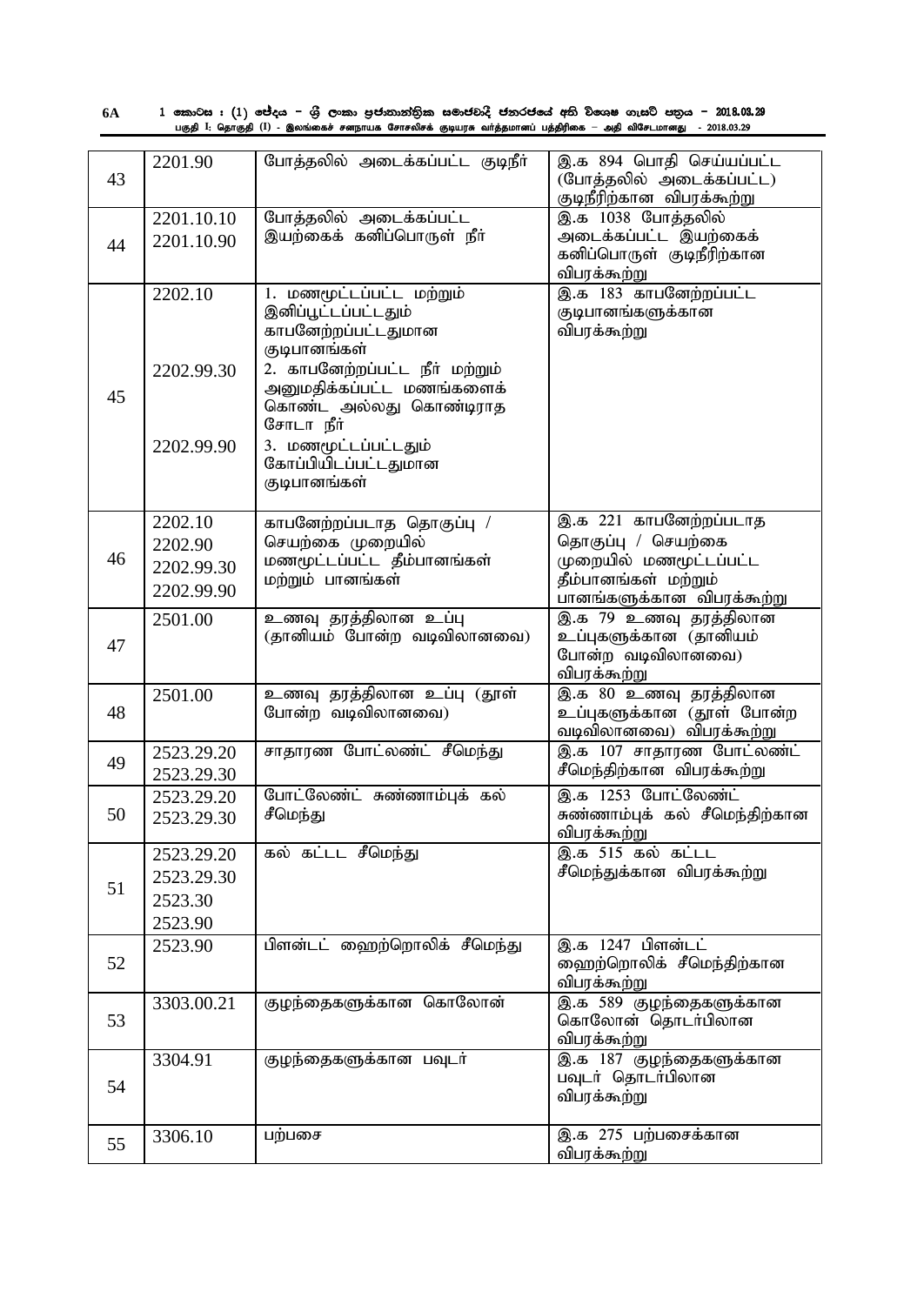| 1 කොටස : (1) ජේදය – ශුී ලංකා පුජාතාන්තික සමාජවාදී ජනරජයේ අති විශෙෂ ගැසට් පතුය – 2018.03.29                   |  |
|--------------------------------------------------------------------------------------------------------------|--|
| பகுதி I: தொகுதி (I) - இலங்கைச் சனநாயக சோசலிசக் குடியரசு வா்த்தமானப் பத்திரிகை — அதி விசேடமானது  - 2018.03.29 |  |

|    | 3401.11.10 | குளியறை சவர்க்காரம்.                                        | இ.க 34 குளியறை<br>சவர்க்காரத்திற்கான விபரக்கூற்று |
|----|------------|-------------------------------------------------------------|---------------------------------------------------|
| 56 | 3401.11.90 | குளிக்கும் போது பாவிக்கப்படும்<br>சவர்க்காரம் (பாதிங் பார்) | இ.க 1220 குளிக்கும் போது<br>பாவிக்கப்படும்        |
|    |            |                                                             | சவா்க்காரத்திற்கான (பாதிங்<br>பார்) விபரக்கூற்று  |
|    | 3401.11.10 | குழந்தைகளுக்கான சவர்க்காரம்                                 | இ.க 547 குழந்தைகளுக்கான                           |
| 57 |            |                                                             | சவா்க்காரத்திற்கான விபரக்கூற்று                   |
|    | 3401.11.90 |                                                             |                                                   |
|    | 3401.19.10 | சலவைச் சவர்க்காரம்                                          | இ.க 554 சலவைச்                                    |
| 58 | 3401.19.90 |                                                             | சவா்க்காரத்திற்கான விபரக்கூற்று                   |
|    | 3402.20.90 | செயற்கையான சலவை அழுக்கு                                     | இ.க 760 செயற்கையான                                |
| 59 |            | நீக்கும் பவுடா்                                             | சலவை அழுக்கு நீக்கும்                             |
|    |            |                                                             | பவுடருக்கான விபரக்கூற்று                          |
|    | 3402.90.90 | சலவை செய்யும் சவர்க்கார பவுடர்,                             | இ.க 38 சலவை செய்யும்                              |
|    |            | பனித்துகள் மற்றும் துணுக்குகள்                              | சவர்க்கார பவுடர், பனித்துகள்                      |
| 60 |            |                                                             | மற்றும் துணுக்குகளுக்கான                          |
|    |            |                                                             | விபரக்கூற்று                                      |
|    | 3605.00    | தீப்பெட்டி                                                  | இ.க 11 தீப்பெட்டிக்கான                            |
| 61 |            |                                                             | விபரக்கூற்று                                      |
|    | 3808.59.10 | நுளம்புச்சுருள்                                             | இ.க 453 நுளம்புச்சுரள்களுக்கான                    |
| 62 | 3808.69.10 |                                                             | விபரக்கூற்று                                      |
|    | 3808.91.10 |                                                             |                                                   |
|    | 3808.59.90 | நுளம்பு பாய்கள்                                             | இ.க 930 நுளம்பு பாய்களுக்கான                      |
| 63 | 3808.69.90 |                                                             | விபரக்கூற்று                                      |
|    | 3808.91.90 |                                                             |                                                   |
|    |            | மின்சார நிறுவனங்களுக்கான                                    | இ.க 993 வடம் (கேபிள்)                             |
|    | 3917.23    | வாய்காற் குழல்கள்                                           | முகாமைக்கான குழாய்                                |
|    |            |                                                             | முறைகள் தொடர்பிலான                                |
|    |            |                                                             | விபரக்கூற்று                                      |
|    |            |                                                             | பகுதி 1 - பொது                                    |
|    |            |                                                             | தேவைப்பாடுகள்                                     |
| 64 |            |                                                             | பகுதி 2 - நெகிழ்வற்ற குழாய்                       |
|    |            |                                                             | முறைகள்                                           |
|    |            |                                                             | பகுதி 3 - நெகிழ்வுடைய குழாய்                      |
|    |            |                                                             | முறைகள்                                           |
|    |            |                                                             | பகுதி 4 - வளையும்                                 |
|    |            |                                                             | தன்மையுடைய குழாய் முறைகள்                         |
|    | 3917.23    | நீா் வழங்கல் மற்றும் பூமியில்                               | .<br>இ.க 147 நீா் வழங்கல் மற்றும்                 |
|    |            | பதைப்பதற்கான மற்றும் அத்தகைய                                | பூமியில் பதைப்பதற்கான மற்றும்                     |
|    |            | வடிகால், கழிவு நீரினை அதிக                                  | அத்தகைய வடிகால், கழிவு                            |
| 65 |            | விசையுடன் அழுத்தும் (பிளாஸ்டிக்                             | நீரினை அதிக விசையுடன்                             |
|    |            | தன்மையற்ற பொலி வைனைல்                                       | அழுத்தும் (பிளாஸ்டிக்                             |
|    |            | .<br>குளோரைட்) பீ.வீ.சீ - யு குழாய்கள்                      | தன்மையற்ற பொலி வைனைல்                             |
|    |            |                                                             | குளோரைட்) பீ.வீ.சீ - யூ                           |
|    |            |                                                             | குழாய்களுக்கான<br>விபரக்கூற்று                    |
|    | 3917.23    | கட்டிடத்தினுள்ள மண் மற்றும்                                 | இ.க 1325 கட்டிடத்தினுள்ள மண்                      |
| 66 |            | கழிவு அகற்றும் முறைமைக்கான<br>பீவீசீ - யு குழாய்கள்         | மற்றும் கழிவு அகற்றும்<br>முறைமைக்கான பீவீசீ - யு |
|    |            |                                                             | குழாய்களுக்கான விபரக்கூற்று                       |
|    |            |                                                             |                                                   |

**7A**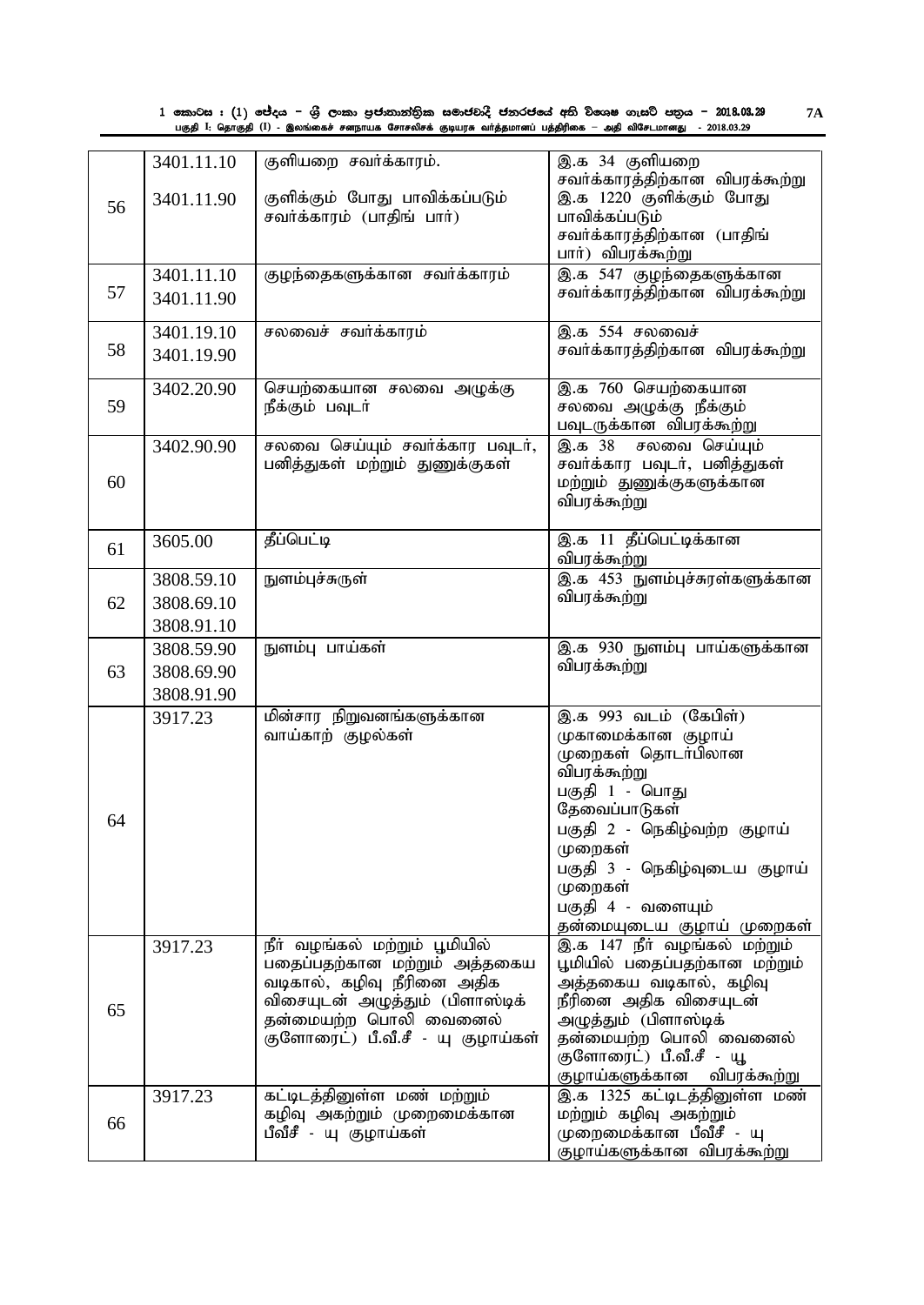1 කොටස : (1) ජේදය – ශුී ලංකා පුජාතාන්තික සමාජවාදී ජනරජයේ අති විශෙෂ ගැසට් පතුය – 2018.03.29 பகுதி I: தொகுதி (I) - இலங்கைச் சனநாயக சோசலிசக் குடியரசு வா்த்தமானப் பத்திரிகை — அதி விசேடமானது - 2018.03.29 **8A**

| 67 | 3917.40.90                       | குடிக்கத்தக்க குளிர் நீர்<br>வழங்கீட்டிற்கான (பிளாஸ்டிக்<br>தன்மையற்ற பொலி வைனைல்<br>குளோரைட்) பீ.வீ.சீ - யு குழாய்<br>இணைப்புகள் மற்றும்<br>துணைக்கருவிகள் | இ.க 659 குடிக்கத்தக்க குளிர்<br>நீா் வழங்கீட்டிற்கான (பிளாஸ்டிக்<br>தன்மையற்ற பொலி வைனைல்<br>குளோரைட்) பீ.வீ.சீ - யு குழாய்<br>இணைப்புகள் மற்றும்<br>துணைக்கருவிகளுக்கான<br>விபரக்கூற்று |
|----|----------------------------------|-------------------------------------------------------------------------------------------------------------------------------------------------------------|------------------------------------------------------------------------------------------------------------------------------------------------------------------------------------------|
| 68 | 3917.40.90                       | கட்டிடத்தினுள்ள மண் மற்றும்<br>கழிவு அகற்றும் முறைமைக்கான<br>பீவீசீ - யு பொருந்துகைகள்<br>(பிற்றிங்கஸ்)                                                     | இ.க 1325 கட்டிடத்தினுள்ள மண்<br>மற்றும் கழிவு அகற்றும்<br>முறைமைக்கான பீவீசீ - யு<br>பொருந்துகைகளுக்கான<br>(பிற்றிங்கஸ்) விபரக்கூற்று                                                    |
| 69 | 3916.10<br>3916.20<br>3926.90.99 | காப்பீடு செய்யப்பட்ட ட்ரங்கிங்<br>கேபிள் (கேசிங்)                                                                                                           | இ.க 1206 காப்பீடு செய்யப்பட்ட<br>ட்ரங்கிங் கேபிள்களுக்கான<br>(கேசிங்)விபரக்கூற்று                                                                                                        |
| 70 | 3925.10<br>3925.90               | பொலி ஈதைலீன் நீா் சேமிப்புத்<br>தாங்கிகள்                                                                                                                   | இ.க1174 பொலி ஈதைலீன் நீர்<br>சேமிப்புத் தாங்கிகளுக்கான<br>விபரக்கூற்று                                                                                                                   |
| 71 | 4011.40<br>4011.90.90            | மோட்டர் சைக்கிளினதும்<br>ஸ்கூட்டரினதும் டயர்கள்                                                                                                             | இ.க 890 மூலைவிட்ட பிளை<br>மோட்டர் சைக்கிளினதும்<br>ஸ்கூட்டரினதும் டயர்களுக்கான<br>விபரக்கூற்று                                                                                           |
| 72 | 4011.50                          | துவிச்சக்கர வண்டிக்கான டயர்கள்                                                                                                                              | இ.க 224 துவிச்சக்கர<br>வண்டிக்கான டயர்களுக்கான<br>விபரக்கூற்று                                                                                                                           |
| 73 | 4013.20                          | துவிச்சக்கர வண்டிக்கான ரியுப்கள்                                                                                                                            | இ.க <sup>127</sup> துவிச்சக்கர<br>வண்டிக்கான ரியுப்களுக்கான<br>விபரக்கூற்று                                                                                                              |
| 74 | 4820.20                          | அப்பியாச புத்தகங்கள்                                                                                                                                        | இ.க 382 அப்பியாச<br>புத்தகங்களுக்கான விபரக்கூற்று                                                                                                                                        |
| 75 | 5204.11<br>5204.19<br>5204.20    | பருத்தி தையல் நூல்                                                                                                                                          | இ.க 112 பருத்தி தையல்<br>நூலிற்கான விபரக்கூற்று                                                                                                                                          |
| 76 | 5508.10<br>5508.20               | நூற்கப்பட்ட பொலிஸ்டர் தையல்<br>நூல்                                                                                                                         | இ.க 757 நூற்கப்பட்ட<br>பொலிஸ்டர் தையல் நூலிற்கான<br>விபரக்கூற்று                                                                                                                         |
| 77 | 6506.10.20<br>6506.10.30         | வண்டி செலுத்துபவர்களுக்கான<br>பாதுகாப்பு தலைக்கவசம்                                                                                                         | இ.த 517 வண்டி<br>செலுத்துபவர்களுக்கான<br>பாதுகாப்பு தலைக்கவசத்திற்கான<br>விபரக்கூற்று                                                                                                    |
| 78 | 6601.10<br>6601.91<br>6601.99    | குடை (மடிக்கத்தக்க மற்றும் மடிக்க<br>இயலாத)                                                                                                                 | <u>இ.க</u> 1207 குடைக்கான<br>விபரக்கூற்று<br>பகுதி 1 - மடிக்க இயலாத<br>குடை<br>பகுதி 2 - மடிக்கத்தக்க குடை                                                                               |
| 79 | 6810.11.90                       | சீமெந்திலான ஓடுகள்                                                                                                                                          | இ.க 863 சீமெந்திலான<br>கொங்றீட் ஓடுகளுக்கான<br>விபரக்கூற்று                                                                                                                              |
| 80 | 6811.40.10                       | அஸ்பெஸ்டர் சீமெந்திலான நெளிவு<br>ஷீட்டுகள் (Corrugated Sheet)                                                                                               | இ.க 9 அஸ்பெஸ்டர்<br>சீமெந்திலான நெளிவு<br>ஷீட்டுகள் (Corrugated Sheet)<br>இற்கான விபரக்கூற்று                                                                                            |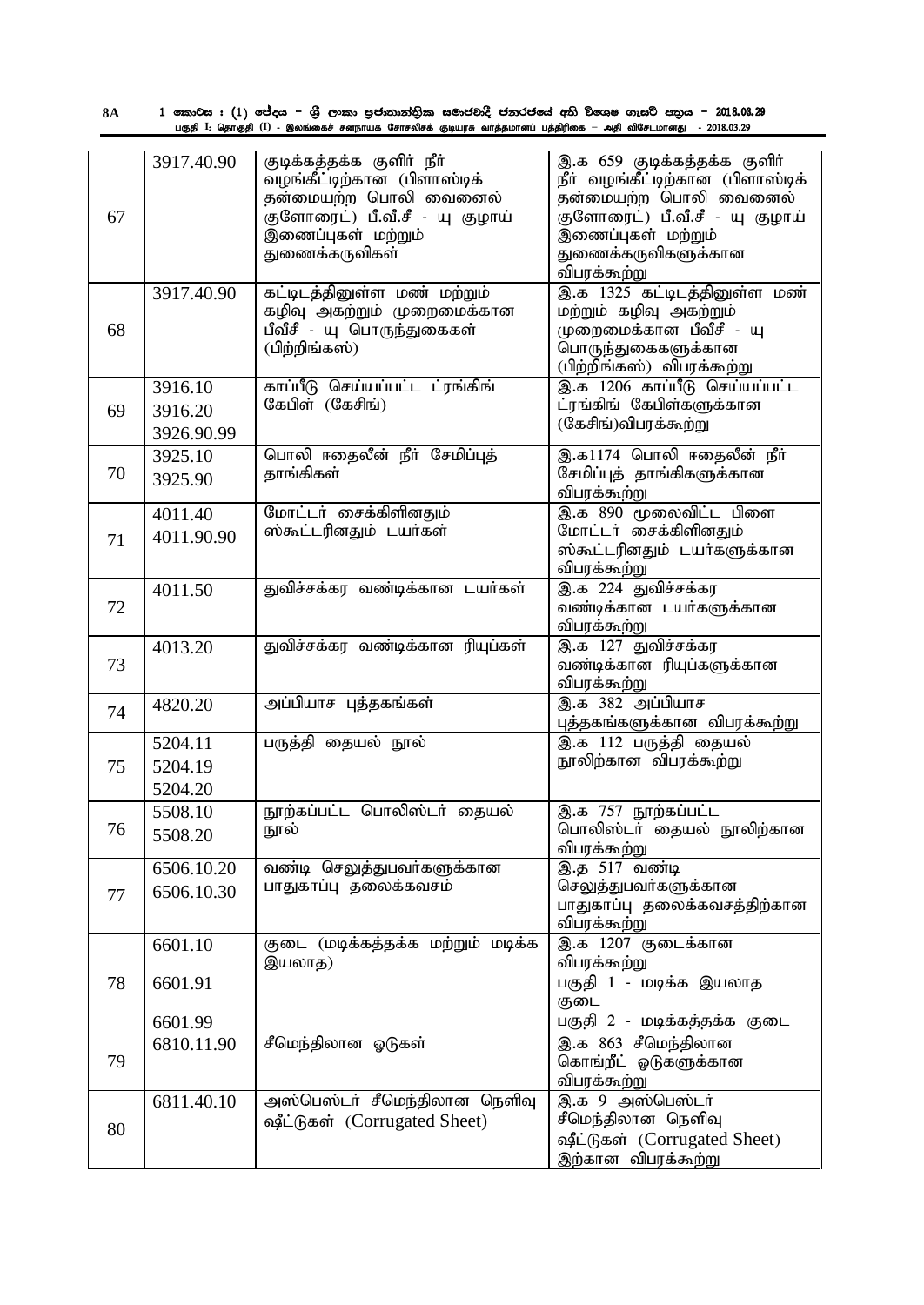| 1 කොටස : (1) ජේදය – ශුී ලංකා පුජාතාන්තික සමාජවාදී ජනරජයේ අති විශෙෂ ගැසට් පතුය – 2018.03.29                   | <b>9A</b> |
|--------------------------------------------------------------------------------------------------------------|-----------|
| பகுதி I: தொகுதி (I) - இலங்கைச் சனநாயக சோசலிசக் குடியரசு வர்த்தமானப் பத்திரிகை — அதி விசேடமானது  - 2018.03.29 |           |

|    | 6811.40.20 | அஸ்பெஸ்டர் சீமெந்திலான             | இ.க 9 அஸ்பெஸ்டர்                                             |
|----|------------|------------------------------------|--------------------------------------------------------------|
| 81 |            | தட்டையான ஷீட்டுக்ள் (Flat Sheet)   | சீமெந்திலான தட்டையான                                         |
|    |            |                                    | ஷீட்டுகள் (Flat Sheet) இற்கான                                |
|    |            |                                    | விபரக்கூற்று<br>இ.க 2 களியிலான கூரை                          |
| 82 | 6905.10    | கூரை ஓடுகள்                        | ஓடுகளுக்கான விபரக்கூற்று                                     |
|    | 6907.21    | செரமிக் ஓடுகளும் (ரைல்ஸ்)          | இ.க <sup>1181</sup> செரமிக்                                  |
|    | 6907.22    | போசிலன்<br>ஓடுகளும் (ரைல்ஸ்)       | ஓடுகளுக்கான விபரக்கூற்று                                     |
| 83 | 6907.23    |                                    |                                                              |
|    | 6907.30    |                                    |                                                              |
|    | 6907.40    |                                    |                                                              |
|    | 6911.10    | போசிலின் மற்றும் செரமிக்கிலான      | இ.க 1222 போசிலின் மற்றும்                                    |
| 84 | 6912.00.10 | மேசைப்பொருட்கள்                    | செரமிக்கிலான                                                 |
|    |            |                                    | மேசைப்பொருட்களுக்கான                                         |
|    | 7213.91    | கொங்றீட் அமைப்பிற்கு வலுவூட்டும்   | விபரக்கூற்று<br>இ.க 26 கொங்றீட் அமைப்பிற்கு                  |
|    | 7213.99    | வெறும் அமைப்பிலான உருக்குத்        | வலுவூட்டும் வெறும்                                           |
|    | 7214.10.90 | தண்டுகள்                           | அமைப்பிலான உருக்குத்                                         |
| 85 | 7214.91    |                                    | தண்டுகளுக்கான விபரக்கூற்று                                   |
|    | 7214.99    |                                    |                                                              |
|    | 7215.90    |                                    |                                                              |
|    | 7227.90    |                                    |                                                              |
|    | 7213.10.10 | கொங்றீட் அமைப்பிற்கு வலுவூட்டும்   | இ.க 375 கொங்றீட் அமைப்பிற்கு                                 |
|    | 7213.10.90 | கிறைவரி அமைப்பிலான உருக்குத்       | வலுவூட்டும் கிறைவரி                                          |
| 86 | 7214.20.10 | தண்டுகள்                           | அமைப்பிலான உருக்குத்                                         |
|    | 7214.20.90 |                                    | தண்டுகளுக்கான விபரக்கூற்று                                   |
|    | 7215.90    |                                    |                                                              |
|    | 7213.91    | அமைப்பிற்கும் பொதுப் பொறியியல்     | இ.க 949 அமைப்பிற்கும் பொதுப்                                 |
|    |            | தேவைகளுக்குமான சூட்டுடன்           | பொறியியல் தேவைகளுக்குமான<br>சூட்டுடன் உருக்கப்பட்ட           |
|    |            | உருக்கப்பட்ட உருக்குத் துண்டுகள்   | உருக்குத் துண்டுகளுக்கான                                     |
|    |            |                                    | விபரக்கூற்று                                                 |
|    | 7213.99    | 1. வட்டத்தண்டுகள்                  | பகுதி 1 - வட்டத்தண்டுகள்                                     |
| 87 | 7214.10    | 2. சதுரத்தண்டுகள்                  | பகுதி 2 - சதுரத்தண்டுகள்                                     |
|    | 7214.91.10 | 3. தட்டைத்தண்டுகள்                 | பகுதி 3 - தட்டைத்தண்டுகள்                                    |
|    | 7214.91.20 |                                    |                                                              |
|    | 7214.91.90 |                                    |                                                              |
|    | 7214.99    |                                    |                                                              |
|    | 7215.90    |                                    |                                                              |
|    | 7216.10    | சூட்டுடன் உருக்கப்பட்ட             | இ.க 907<br>சூட்டுடன் உருக்கப்பட்ட                            |
|    |            | அமைப்புக்குரிய உருக்குப் பிரிவுகள் | அமைப்புக்குரிய உருக்குப்<br>பிரிவுகளின் பரிமாணங்களும் பிரிவு |
|    |            |                                    | ரீதியாக இயல்புகளுக்கான                                       |
|    |            |                                    | விபரக்கூற்று                                                 |
| 88 | 7216.21    | 1. யூ பிரிவுகள் (U Section)        | 1. யூ பிரிவுகள் (U Section)                                  |
|    | 7216.22    | 2. எல் பிரிவுகள் (L Section)       | 2. எல் பிரிவுகள் (L Section)                                 |
|    | 7216.31    | 3. டி பிரிவுகள் (T Section)        | 3. டி பிரிவுகள் (T Section)                                  |
|    | 7216.40    |                                    |                                                              |
|    | 7216.50    |                                    |                                                              |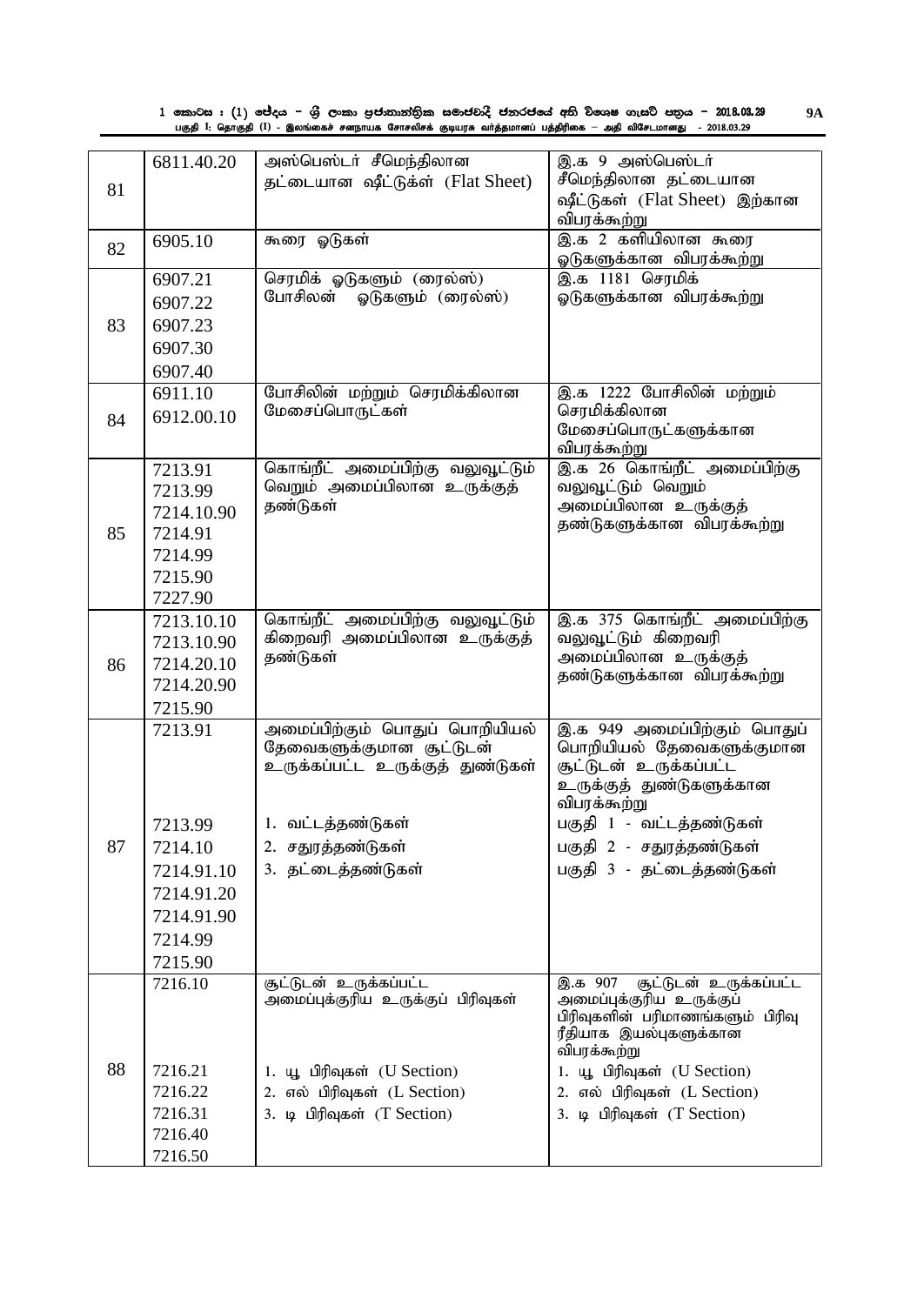| <b>10A</b> | 1 කොටස : (1) ජේදය – ශුී ලංකා පුජාතාන්තික සමාජවාදී ජනරජයේ අති විශෙෂ ගැසට් පතුය – 2018.03.29                   |
|------------|--------------------------------------------------------------------------------------------------------------|
|            | பகுதி I: தொகுதி (I) - இலங்கைச் சனநாயக சோசலிசக் குடியரசு வா்த்தமானப் பத்திரிகை — அதி விசேடமானது  - 2018.03.29 |

| 89 | 7217.10<br>7217.20<br>7217.90                                                        | மென் உருக்குக் கம்பி                                                                                             | இ.க139 பொது பொற்ய்யல்<br>தேவைக்கான மென் உருக்குக்<br>கம்பிகளுக்கான விபரக்கூற்று                                                                                                                                                                                                                                                                                                                |
|----|--------------------------------------------------------------------------------------|------------------------------------------------------------------------------------------------------------------|------------------------------------------------------------------------------------------------------------------------------------------------------------------------------------------------------------------------------------------------------------------------------------------------------------------------------------------------------------------------------------------------|
| 90 | 7217.20.20<br>7217.20.90                                                             | கம்பியாணி உற்பத்திக்கான குளிர்<br>வரைவு மென் உருக்குக் கம்பிகள்                                                  | இ.க 7 கம்பியாணி<br>உற்பத்திக்கான குளிர் வரைவு<br>மென் உருக்குகளுக்கான<br>விபரக்கூற்று                                                                                                                                                                                                                                                                                                          |
| 91 | 7304.31<br>7304.39<br>7304.51<br>7304.59<br>7304.90<br>7306.30<br>7307.93<br>7307.99 | மின் முலாம் பூசப்பட்ட<br>உருக்கிலான குழாய்களும்<br>கூடுகளும் (சொககட்)                                            | <u>இ.க 829 மின் முலாம் பூசப்பட்ட</u><br>உருக்கிலான குழாய்கள் மற்றும்<br>கூடுகளுக்கான விபரக்கூற்று                                                                                                                                                                                                                                                                                              |
| 92 | 7311.00                                                                              | திரவமாக்கப்பட்ட பெற்றோலிய<br>வாயுக்களை (LPG) கொண்டு<br>செல்லத்தக்க உருக்கிலான வாயு<br>கொள்கலன்கள்                | இ.க 1178 0.51 லீற்றர்<br>தொடக்கம் 150 லீற்றர்<br>வரையான நீர்க்கொள்ளளவைக்<br>கொள்ளத்தக்க, திரவமாக்கப்பட்ட<br>பெற்றோலிய வாயுக்களை<br>கொண்டு செல்லத்தக்க<br>உருக்கிலான வாயு<br>கொள்கலன்களுக்கான<br>விபரக்கூற்று<br>இ.க 1303 திரவமாக்கப்பட்ட<br>பெற்றோலிய வாயுக்களை<br>(LPG) கொண்டு செல்லத்தக்க<br>மீள் நிரப்பதக்க, பொடி வைத்த<br>இணைக்கப்பட்ட உருக்கிலான<br>வாயு கொள்கலன்களுக்கான<br>விபரக்கூற்று |
| 93 | 7314.20<br>7314.31<br>7314.39<br>7314.41<br>7314.42<br>7314.49                       | சங்கிலி தொடர்களினால்<br>இணைக்கப்பட்ட வேலி                                                                        | இ.க 1148 நாகம் மற்றும்<br>பிளாஸ்டிக்கினாலான முலாமிட்ட<br>உருக்கினாலான சங்கிலி<br>தொடர்களினால் இணைக்கப்பட்ட<br>வேலிக்கான விபரக்கூற்று                                                                                                                                                                                                                                                           |
| 94 | 7320.10                                                                              | மோட்டர் வண்டியினை நிறுத்தி<br>வைப்பதற்கான வில்லுத்தகடுகள்                                                        | இ.க 639 மோட்டர் வண்டியினை<br>நிறுத்தி வைப்பதற்கான<br>வில்லுத்தகடுகளுக்கான<br>விபரக்கூற்று                                                                                                                                                                                                                                                                                                      |
| 95 | 7408.11<br>7408.19                                                                   | காவலிடப்பட்ட வடங்களிலும்<br>நாண்களிலுமுள்ள கடத்திகள்                                                             | இ.க 695 காவலிடப்பட்ட<br>வடங்களிலும் நாண்களிலுமுள்ள<br>கடத்திகளுக்கான விபரக்கூற்று                                                                                                                                                                                                                                                                                                              |
| 96 | 7615.10.90                                                                           | ஆக்கப்பட்ட அலுமினியப்<br>பாத்திரங்கள் அலுமினியத்திலான<br>சாப்பாட்டு மேசைப் பொருட்கள்<br>மற்றும் சமயலறை பொருட்கள் | இ.க 69 ஆக்கப்பட்ட<br>அலுமினியப் பாத்திரங்களுக்கான<br>விபரக்கூற்று                                                                                                                                                                                                                                                                                                                              |
| 97 | 8414.51                                                                              | மின்விசிறிகளும் சீராக்கிகளும்                                                                                    | மின்விசிறிகளும்<br>இ.க 814<br>சீராக்கிகளுக்கான விபரக்கூற்று                                                                                                                                                                                                                                                                                                                                    |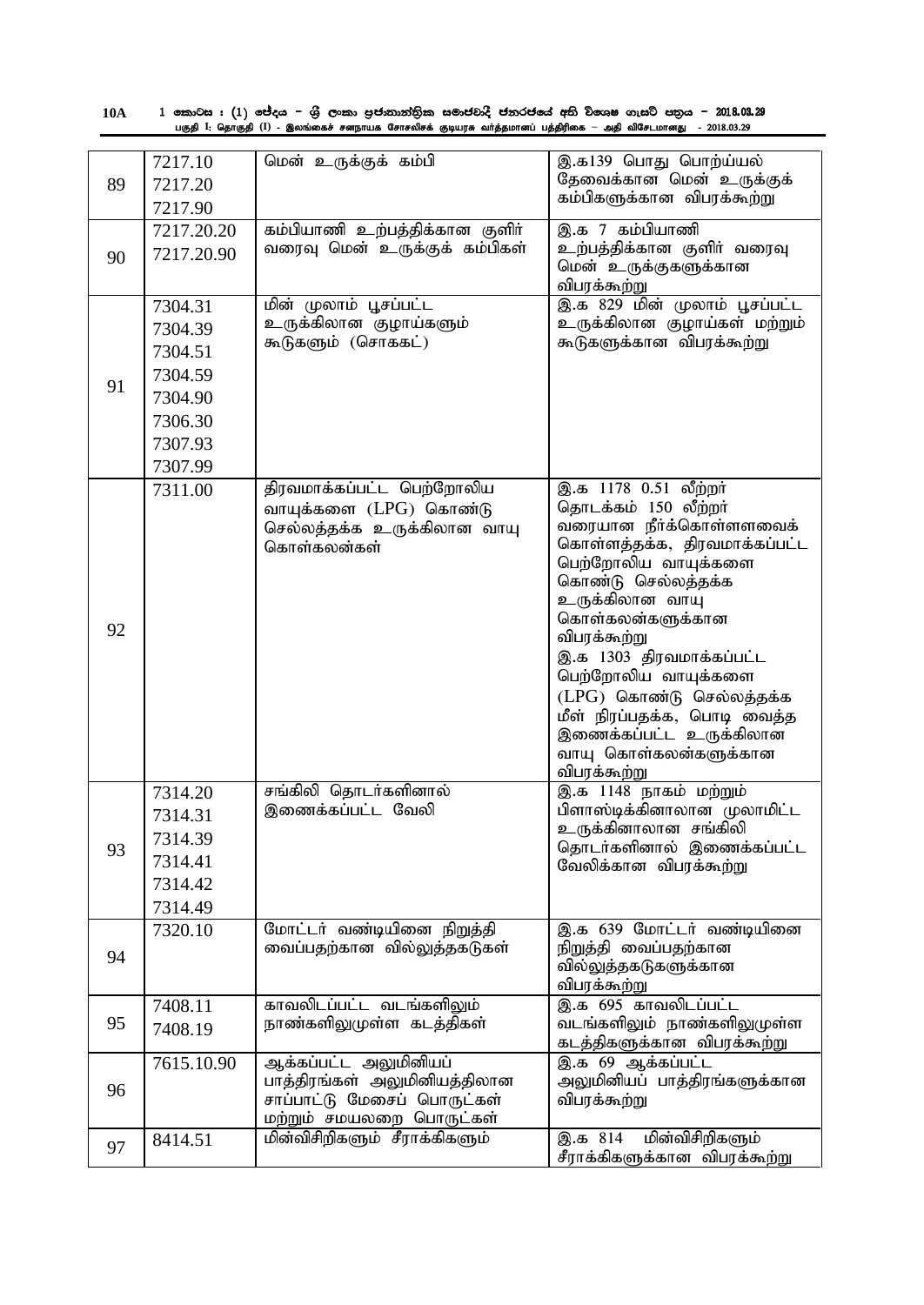1 කොටස : (1) ජේදය – ශුී ලංකා පුජාතාන්තික සමාජවාදී ජනරජයේ අති විශෙෂ ගැසට් පතුය – 2018.03.29 பகுதி I: தொகுதி (I) - இலங்கைச் சனநாயக சோசலிசக் குடியரசு வா்த்தமானப் பத்திரிகை — அதி விசேடமானது - 2018.03.29 **11A**

| 98  | 8504.10                             | குழாய் வடிவ புளொரசனட்<br>விளக்குகளுக்கான<br>சாரணைக்கற்கள்                                                                                                           | இ.க 1150 குழாய் வடிவ<br>புளொரசனட் விளக்குகளுக்கான<br>சாரணைக்கற்களுக்கான<br>விபரக்கூற்று                                                                                                              |
|-----|-------------------------------------|---------------------------------------------------------------------------------------------------------------------------------------------------------------------|------------------------------------------------------------------------------------------------------------------------------------------------------------------------------------------------------|
| 99  | 8506.10.10<br>8506.10.90<br>8506.80 | முதன்மைக் கலங்களும்<br>பெற்றிகளும்                                                                                                                                  | <u>இ.க 1198 முதன்மைக்</u><br>கலங்களும் பெற்றிகளுக்குமான<br>விபரக்கூற்று                                                                                                                              |
| 100 | 8507.10<br>8507.10.10               | ஈய - அமில தொடக்க பெற்றிகள்                                                                                                                                          | இ.க 1126 ஈய - அமில<br>தொடக்க பெற்றிகளுக்கான<br>விபரக்கூற்று                                                                                                                                          |
| 101 | 8516.10                             | நீரை சூடாக்குவதற்கான மின்<br>அமிழ்தல் நீா் வெப்பமாக்கிகள்                                                                                                           | இ.க 1193 மின் அமிழ்தல் நீா்<br>வெப்பமாக்கிகளுக்கான<br>விபரக்கூற்று                                                                                                                                   |
| 102 | 8516.60                             | மின்சார வெப்பத்தகடு                                                                                                                                                 | இ.க 1495 மின்சாரவெப்பத்தகடு,<br>டோஸ்டர்ஸ் மற்றும்<br>அதையொத்த சிறிய சமையல்<br>உபகரணங்களுக்கான<br>விபரக்கூற்று                                                                                        |
| 103 | 8516.79.20                          | மின்சார கெண்டி                                                                                                                                                      | இ.க 1501 திரவம் சூடேற்ற<br>பயன்படும் வீட்டு உபகரணங்கள்<br>மற்றும் அதையொத்த மின்சார<br>உபகரணங்களுக்கான<br>விபரக்கூற்று                                                                                |
| 104 | 8536.20                             | வீட்டினதும் அதைப் போன்ற<br>பாவனைகளுக்கான பூரணமிக்க<br>மிகை மின்னோட்டப்<br>பாதுகாப்பிற்கான மின்சுற்று<br>உடைப்புகள்                                                  | இ.க 1175 வீட்டினதும் அதைப்<br>போன்ற பாவனைகளுக்கான<br>பூரணமிக்க மிகை மின்னோட்டப்<br>பாதுகாப்பிற்கான மின்சுற்று<br>உடைப்புகளுக்கான <u>விபரக்கூற்ற</u> ு                                                |
| 105 | 8536.20                             | வீட்டினதும் அதைப் போன்ற<br>பாவனைகளுக்கான பூரணமில்லாத<br>மிகை மின்னோட்டப் பாதுகாப்புடன்<br>கூடிய எச்ச மின்னோட்ட<br>செயற்பாடுடைய மின்சுற்று,<br>மின்சுற்று உடைப்புகள் | இ.க 1099 வீட்டினதும் அதைப்<br>போன்ற பாவனைகளுக்கான<br>பூரணமில்லாத மிகை<br>மின்னோட்டப் பாதுகாப்புடன்<br>கூடிய எச்ச மின்னோட்ட<br>செயற்பாடுடைய மின்சுற்று,<br>மின்சுற்று உடைப்புகளுக்கான<br>விபரக்கூற்று |
| 106 | 8536.20                             | வீட்டினதும் அதைப் போன்ற<br>பாவனைகளுக்கான பூரணமிக்க<br>மிகை மின்னோட்டப் பாதுகாப்புடன்<br>கூடிய எச்ச மின்னோட்ட<br>செயற்பாடுடைய மின்சுற்று,<br>மின்சுற்று உடைப்புகள்   | இ.க 1022 வீட்டினதும் அதைப்<br>போன்ற பாவனைகளுக்கான<br>பூரணமிக்க மிகை மின்னோட்டப்<br>பாதுகாப்புடன் கூடிய எச்ச<br>மின்னோட்ட செயற்பாடுடைய<br>மின்சுற்று, மின்சுற்று<br>உடைப்புகளுக்கான விபரக்கூற்று      |
| 107 | 8536.50.10                          | குழாய் வடிவ புளொரசனட்<br>விளக்குகளுக்கான ஒளிர்வு<br>தொடக்கிகள்                                                                                                      | இ.க 1260 குழாய் வடிவ<br>புளொரசனட் விளக்குகளுக்கான<br>ஒளிர்வு தொடக்கிகளுக்கான<br>விபரக்கூற்று                                                                                                         |
| 108 | 8536.50.30<br>8536.50.90            | வீட்டினதும் அதைப்போன்ற<br>நிலையான மின்சார<br>நிறுவுகைகளுக்கான சுவிட்ச்சுகள்                                                                                         | இ.க 1000 வீட்டினதும்<br>அதைப்போன்ற நிலையான<br>மின்சார நிறுவுகைகளுக்கான<br>சுவிட்ச்சுகளுக்கான விபரக்கூற்று                                                                                            |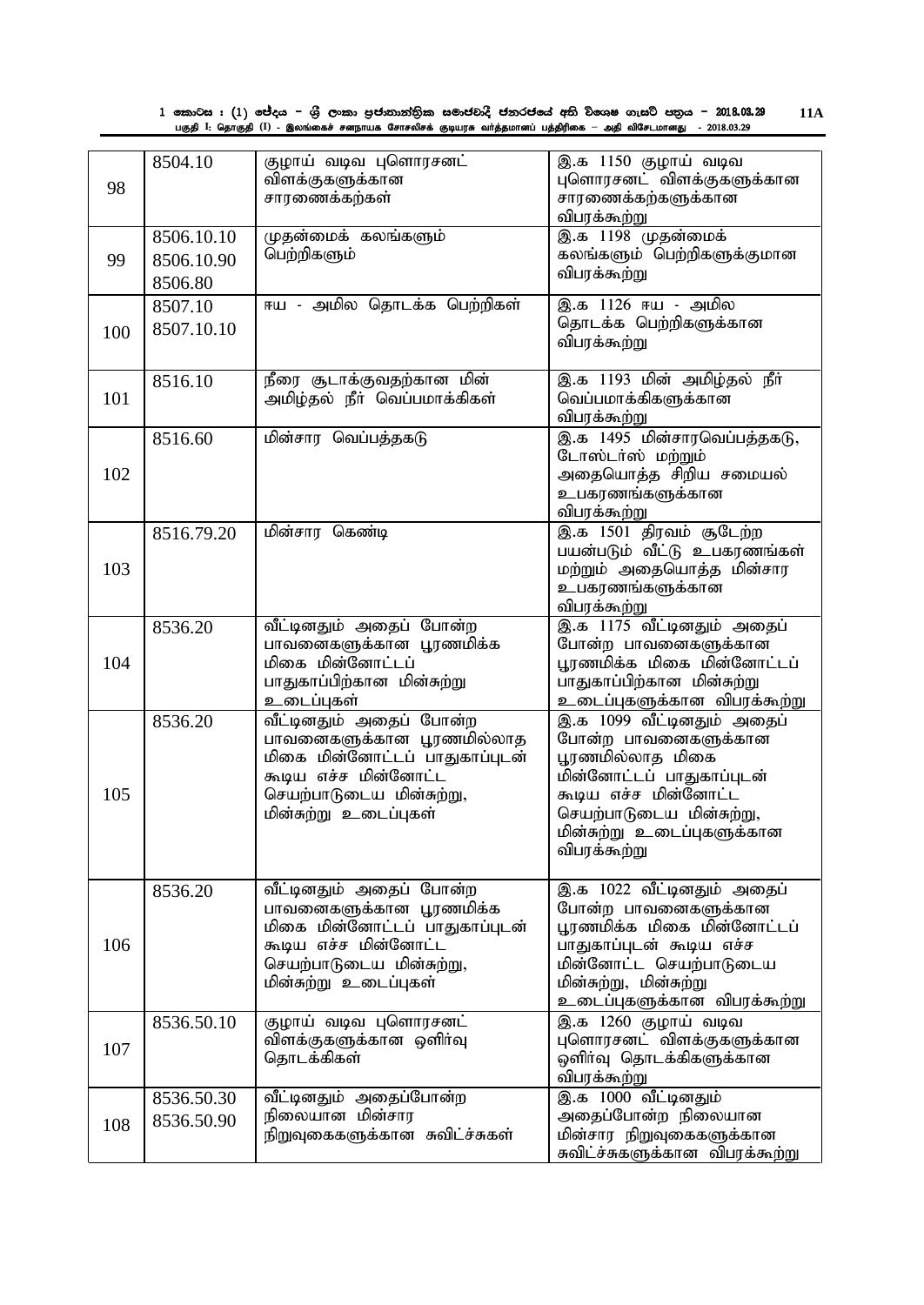| 12A | 1 කොටස : (1) ජේදය – ශුී ලංකා පුජාතාන්තික සමාජවාදී ජනරජයේ අති විශෙෂ ගැසට් පතුය – 2018.08.29                   |  |
|-----|--------------------------------------------------------------------------------------------------------------|--|
|     | பகுதி I: தொகுதி (I) - இலங்கைச் சனநாயக சோசலிசக் குடியரசு வா்த்தமானப் பத்திரிகை — அதி விசேடமானது  - 2018.03.29 |  |

| 109 | 8536.61.90                                                                    | காவலிடப்பட்ட பேயோ நெற்<br>விளக்குப் பிடிகள்                                                                                                                                                                                                                                                                                                                              | காவலிடப்பட்ட<br>இ.க 138<br>பேயோ நெற் விளக்குப்<br>பிடிகளுக்கான விபரக்கூற்று                                                                                            |
|-----|-------------------------------------------------------------------------------|--------------------------------------------------------------------------------------------------------------------------------------------------------------------------------------------------------------------------------------------------------------------------------------------------------------------------------------------------------------------------|------------------------------------------------------------------------------------------------------------------------------------------------------------------------|
| 110 | 8536.69.21                                                                    | சா்வதேச மின் தொழினுட்ப<br>ஆணைக்குழுவால் (IEC)<br>வரையறுக்கப்பட்ட G வகை 13<br>அம்பியா் செருக்கிகள், தாங்கு குழி<br>வெளிவழிகள், இலத்திரனியல்<br>வாகனங்களுக்கு மின்னேற்ற<br>பயன்படுத்தக்கூடிய தாங்கு<br>குழிவெளி வழிகள், பல்வழி தாங்கு<br>குழிவெளி வழிகள்,<br>பொருந்துகைகள், இணைப்பு<br>அலகுகள் (ஆளியுடனான மற்றும்<br>ஆளியற்ற), மாற்றக்கூடிய உருக்கற்<br>செருககிகள் போன்றன. | இ.க 734, 13 அம்பியர்<br>செருக்கிகள், தாங்கு குழிவெளி<br>வழிகள், தாங்கு குழிவெளி<br>வழிகளுடைய பொருந்துகைகள்<br>மற்றும் இணைப்பு<br>அலகுகளுக்கான விபரக்கூற்று             |
| 111 | 8539.22                                                                       | தங்குதன் இழை பொருததப்பட்ட<br>வீட்டுப்பாவனைக்கான விளக்குகள்,<br>அதே போன்ற பொது ஒளியூட்டல்<br>தேவைகள்                                                                                                                                                                                                                                                                      | இ.க 984 தங்குதன் இழை<br>பொருததப்பட்ட<br>வீட்டுப்பாவனைக்கான<br>விளக்குகள், அதே போன்ற<br>பொது ஒளியூட்டல்<br>தேவைகளுக்கான விபரக்கூற்று                                    |
| 112 | 8539.31.10                                                                    | பொது வெள்ச்சத்தினை வழங்கும்<br>சேவைகளுக்கான செல்ப் -<br>பலாஸ்டட் (பூரணமான<br>வகையிலான ஒன்றிணைந்த<br>புளொரசன்ட் விளக்குகள்)<br>விளக்குகள் (CLF)                                                                                                                                                                                                                           | இ.க 1231 பொது<br>வெள்ச்சத்தினை வழங்கும்<br>சேவைகளுக்கான செல்ப் -<br>பலாஸ்டட் (பூரணமான<br>வகையிலான ஒன்றிணைந்த<br>புளொரசன்ட் விளக்குகள்)<br>விளக்குகளுக்கான விபரக்கூற்று |
| 113 | 8544.42.91                                                                    | (ஏக்ஸ்டென்ஷன் கோட்கள்)<br>நீட்டக்கூடியமின் வடங்கள் /<br>எளிதில் எடுத்து செல்லக்கூடிய<br>தாங்கு குழிவெளி வழிகள்                                                                                                                                                                                                                                                           | இ.க 734, 13 அம்பியர்<br>செருக்கிகள், தாங்கு குழிவெளி<br>வழிகள் மற்றும் தாங்கு<br>குழிவெளி வழிகளுடைய<br>பொருந்துகைகளுக்கான<br>விபரக்கூற்று                              |
| 114 | 8544.42.91<br>8544.49.20<br>8544.49.30                                        | சர்வதேச மின் தொழினுட்ப<br>ஆணைக்குழுவால் (IEC)<br>வரையறுக்கப்பட்ட G வகை 13<br>அம்பியா் செருக்கிகள், தாங்கு<br>குழிவெளி வழிகளுடன் பொருந்தக்<br>கூடிய இணைப்பான்களுடனான<br>கம்பி வடச் சுருள்கள்                                                                                                                                                                              | இ.க 1532, வீட்டுச்சூழல் மற்றும்<br>அது போன்று<br>நோக்கங்களுக்கான கம்பி<br>வடச்சுருள்களுக்கான<br>விபரக்கூற்று                                                           |
| 115 | 8544.49.10<br>8544.49.20<br>8544.49.30<br>8544.49.40<br>8544.49.90<br>8544.60 | பீவீசீ காவலிடப்பட்ட $600/1000$<br>வோல்ட் மின்சார கம்பிகள்<br>(கேபிள்கள்)                                                                                                                                                                                                                                                                                                 | இ.க 987 பீவீசீ காவலிடப்பட்ட<br>600/1000 வோல்ட் மின்சார<br>கம்பிகளுக்கான (கேபிள்கள்)<br>விபரக்கூற்று                                                                    |